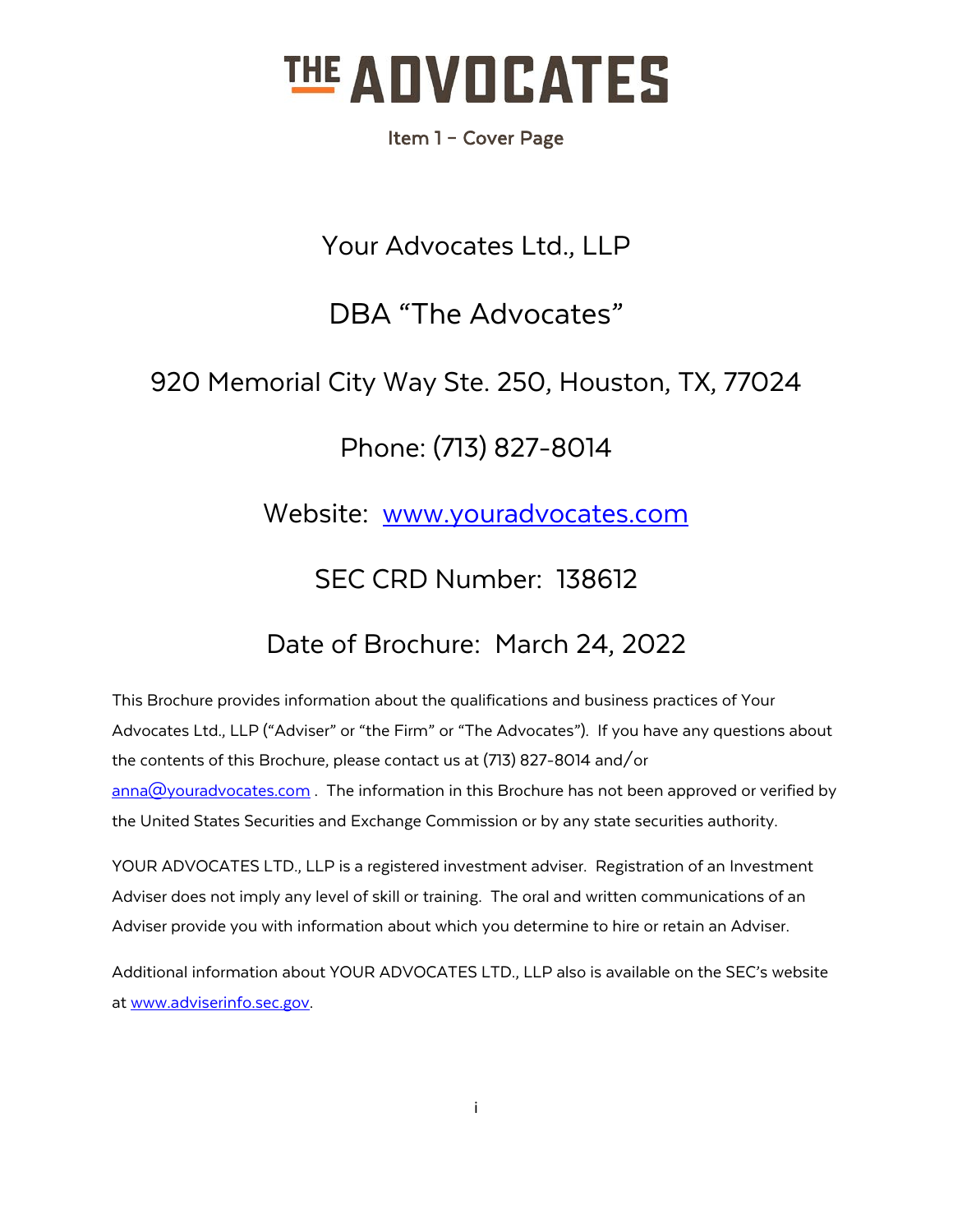### <span id="page-1-0"></span>Item 2 – Material Changes

2022 Update: There have been no material changes made to The Advocates' disclosure Brochure since last year's Annual Amendment filing on March 26, 2021.

### ANY QUESTIONS: The Advocates' Chief Compliance Officer, Anna Banks, remains available to address any questions regarding this Part 2A, including the disclosure additions and enhancements.

Currently, our Brochure may be requested by contacting Anna Banks, Operations and Compliance at (713) 827-8014 or [anna@youradvocates.com](mailto:anna@cypressadvisory.com) . Our Brochure is also available on our web site [www.youradvocates.com](http://www.youradvocates.com/), also free of charge.

Additional information about YOUR ADVOCATES LTD., LLP is also available via the SEC's web site [www.adviserinfo.sec.gov.](http://www.adviserinfo.sec.gov/) The SEC's web site also provides information about any persons affiliated with Your Advocates Ltd., LLP who are registered, or are required to be registered, as investment adviser representatives of Your Advocates Ltd., LLP.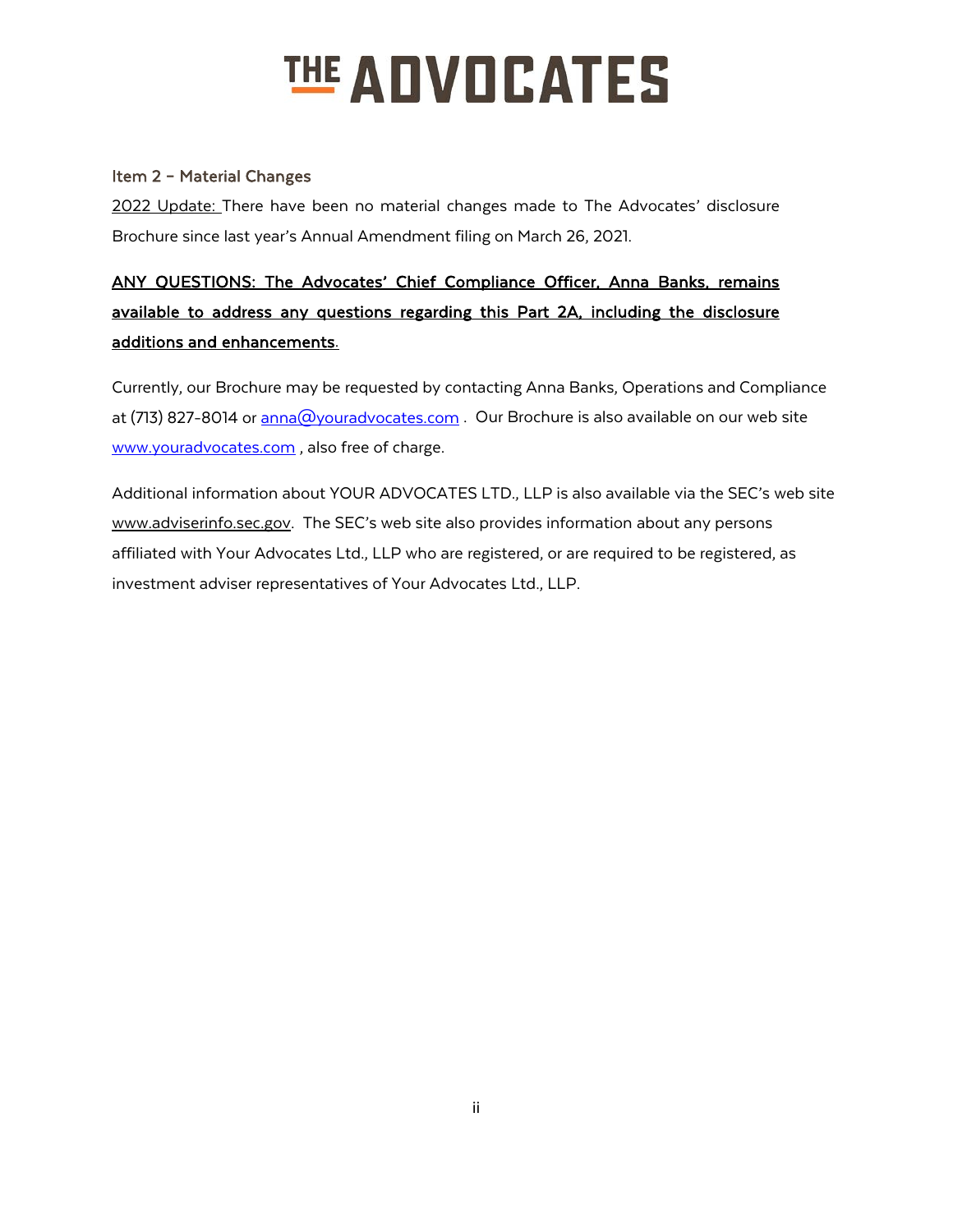### <span id="page-2-0"></span>Item 3 - Table of Contents

|--|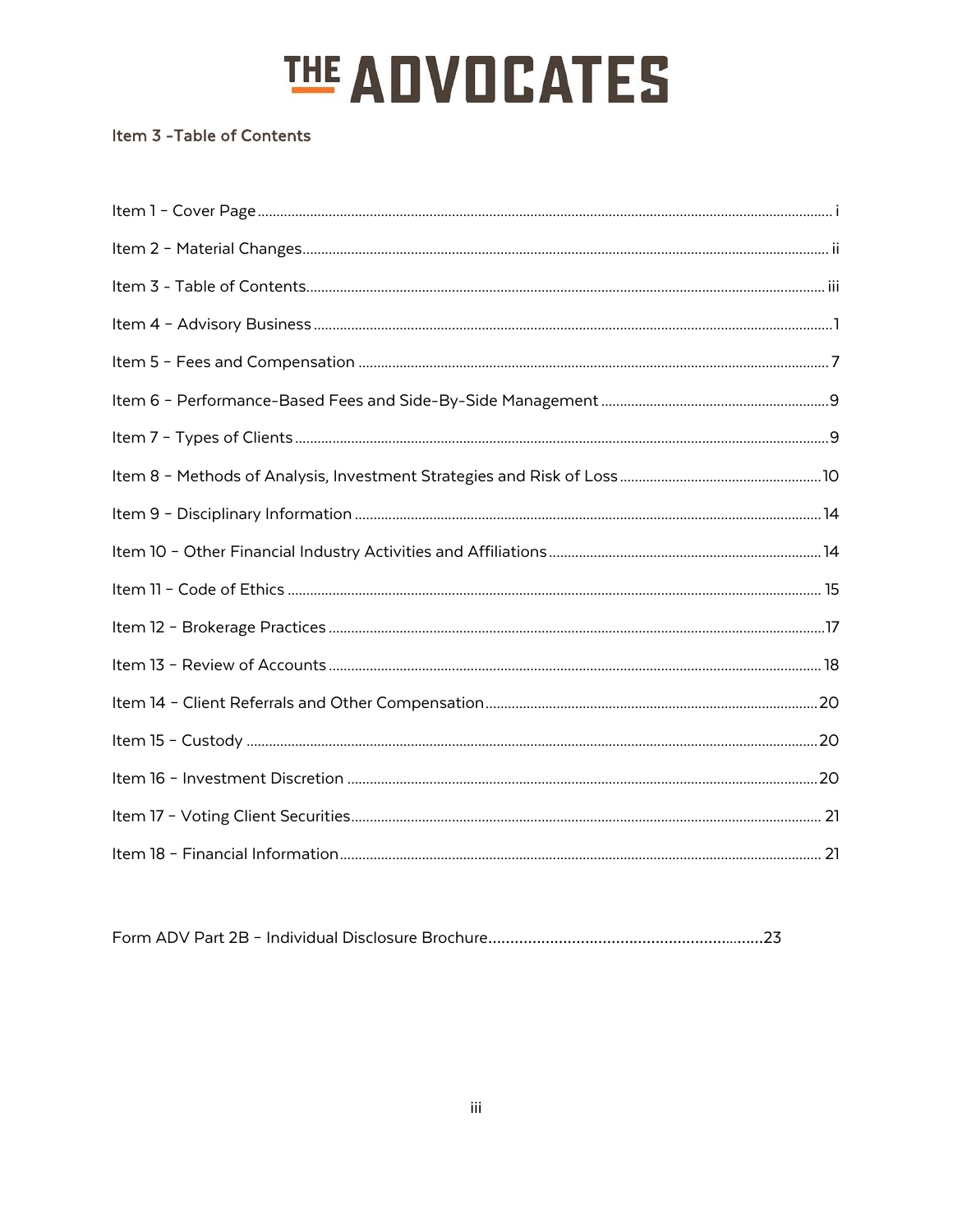#### <span id="page-3-0"></span>Item 4 – Advisory Business

A. The Advocates is a financial planning and investment management firm. The Advocates was formed in January 2006. The Firm provides comprehensive financial planning to individuals primarily for whom it also delivers investment management services. The Advocates will provide financial planning only services apart from investment management services but only on a case-by-case basis; we are very selective in this area. For most individual clients, The Advocates provides investment management services in addition to financial planning services. In these cases, we examine the individual financial planning needs of the client prior to making investment recommendations. The Advocates also manages investment advisory portfolios for those clients who decline full scale financial planning services. However, this is rare, and we prefer to provide planning work in addition to investment management because we believe this gives us a better understanding of the client's overall financial picture, their personal goals, risks they may encounter, the risk they need to take (or not take) in their portfolio, etc.

Principal Owners are Paul E. Palmer, Jr., Kurt L. Box and Coleman E. Campbell.

- B. The Advocates provides advice in two main areas: financial planning and discretionary investment management.
	- 1. The financial planning services The Advocates provides can be quite broad in scope. The actual services that each individual client receives, however, are contingent upon their particular circumstances and needs. Specifically, the full list of financial planning services we provide includes:
		- Cash Flow and Net Worth Statement
		- Goal Setting
		- Portfolio Analysis
		- Retirement Analysis
		- Retirement Plan Analysis
		- Risk Management Analysis
		- Employee Benefits Review & Enrollment
		- Deferred Compensation Analysis
		- Income Tax Analysis and Planning (Excludes Preparation)
		- Charitable Planning
		- Estate Planning (Excludes Document Preparation)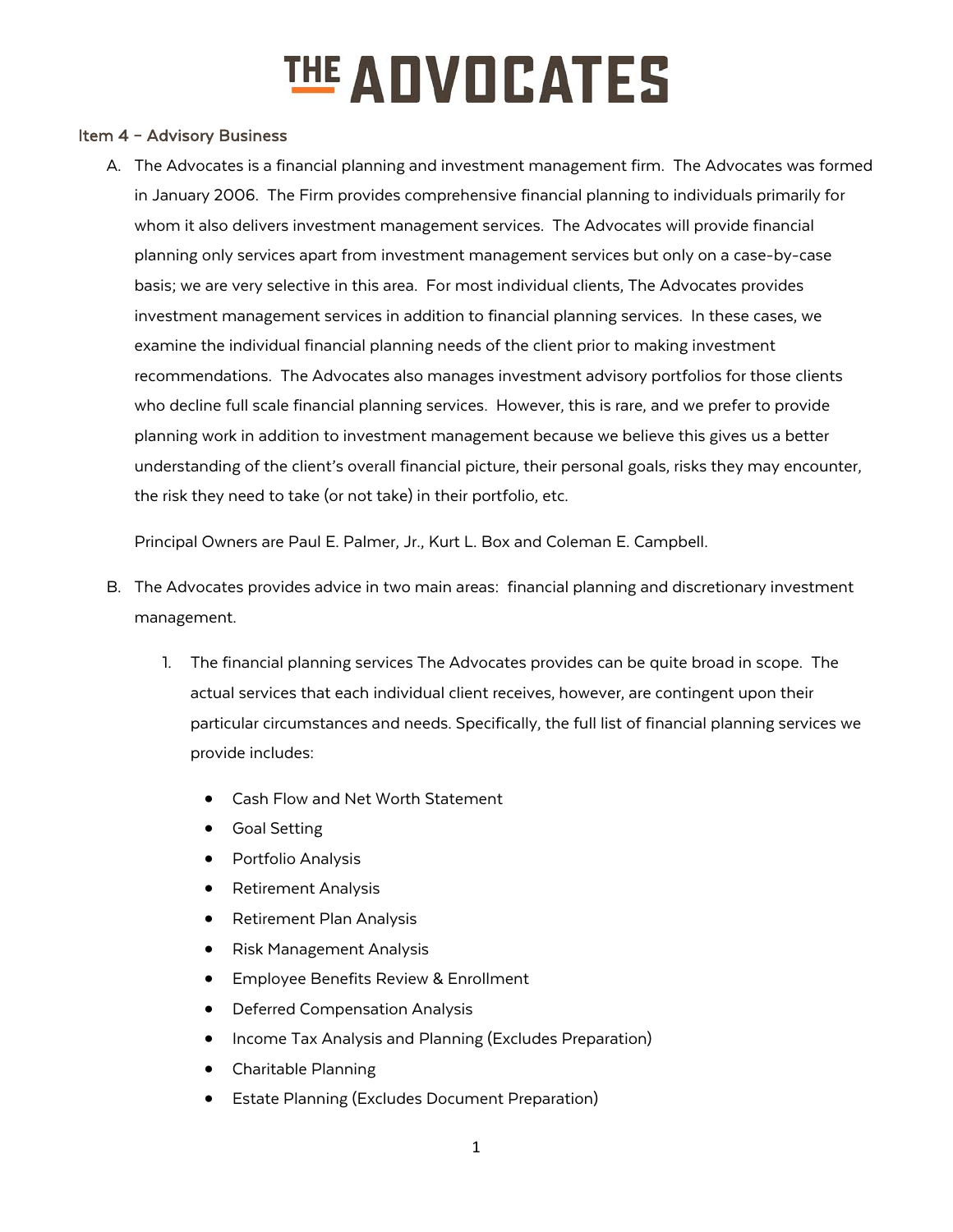- Education Funding Analysis
- Social Security Claiming Analysis
- Business Continuity Planning
- 2. With respect to our investment advisory services, The Advocates is a diversified, global portfolio manager. We practice integrated asset allocation and believe that asset allocation – the way a client's portfolio holdings are divided among stocks, bonds, cash equivalents and other non-correlated asset classes – is a vital determinant of the investment results over both long and short time periods. We do not purchase individual stocks and bonds for our clients but instead use mutual funds and Exchange Traded Funds (ETFs).
- C. The Advocates tailors both our financial planning and investment advisory services to the needs of individual clients. A multitude of personal circumstances are considered, and a multitude of documents are needed to prepare this plan. On the investment advisory side, while we do follow a set of 5 "Model Portfolios" for firm scalability purposes, clients' portfolios are customized as follows:
	- Beginning Investment Categories: For tax purposes (personal, taxable/tax-deferred/tax free), limited investment options (i.e., variable annuities, 401ks)
	- Asset class percentage and dollar targets
	- Pie charts detailing current versus proposed allocations by asset class
	- Keep/Sell recommendations of existing holdings
	- Tax consequences of implementation of suggested portfolio
	- Which asset classes to hold in taxable versus tax deferred or tax-free accounts
	- Specific investments to buy:
		- According to asset class
		- **If aldentify investment custodian (Schwab Institutional, TD Ameritrade Institutional,** other (i.e., no-load variable annuity contract, TIAA CREF, 401k, etc.)
		- **Total dollar amounts**

As each client approaches us with different circumstances, those circumstances must be considered when putting together an optimal portfolio. For example, if a new client has a large gain in a variable annuity, rather than liquidate the annuity we will likely perform a 1035 exchange to a low-cost annuity. Even though the new annuity may have a large number of available investments, they will not be unlimited. Therefore, we must build the rest of the portfolio under this constraint. After the portfolio is fully invested, The Advocates monitors the portfolio and periodically re-balances the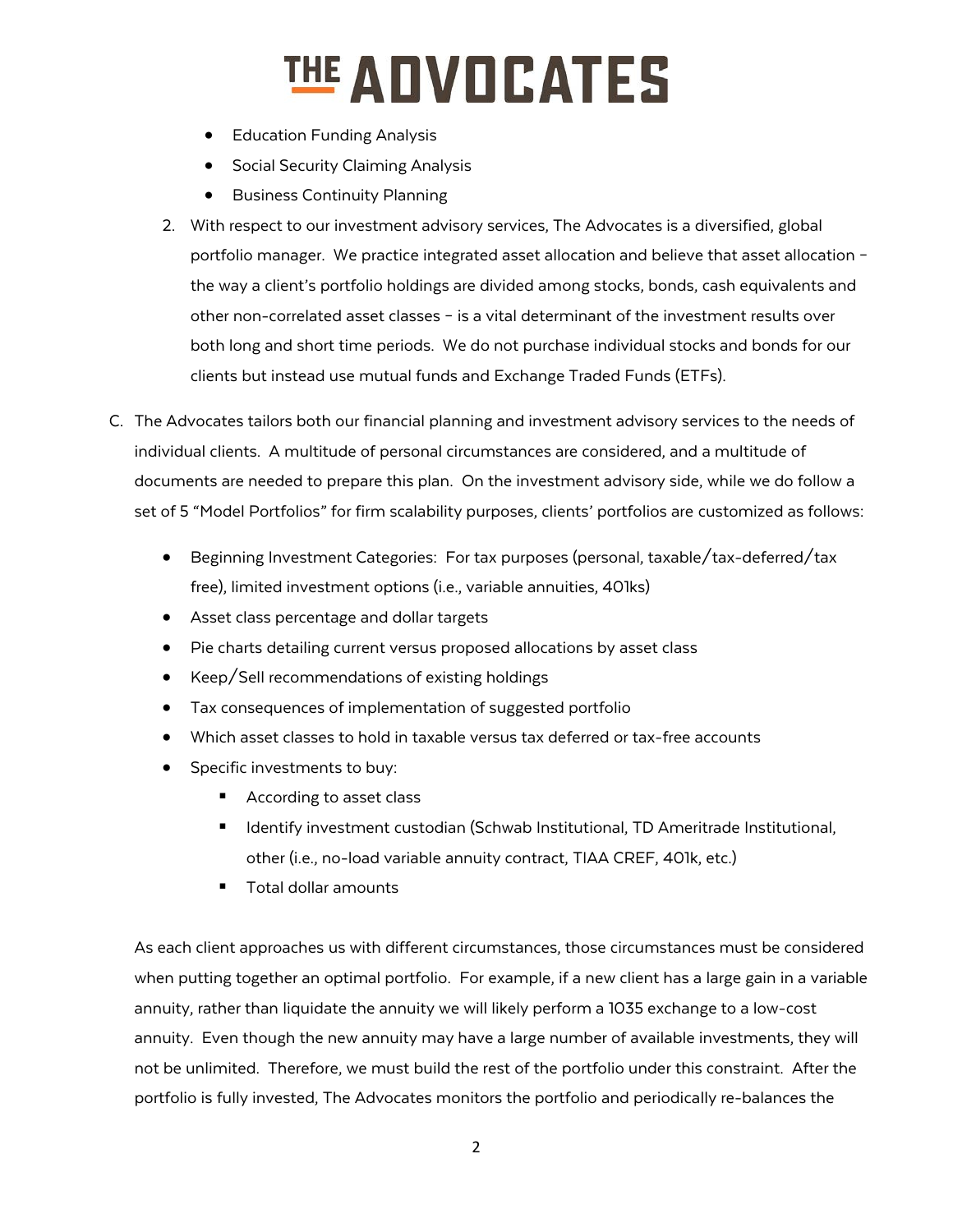portfolio back in line with the original targets. Typically, rebalancing targets are set at + or – 20% of the clients recommended allocation. For example, if the recommended allocation was 20% for a particular asset class, the asset class would be rebalanced back to 20% once it reaches 16% or 24%. Other rebalancing opportunities occur as clients add to or withdraw from accounts.

Clients may impose restrictions on investing in certain securities or types of securities, but the client must inform us in writing before The Advocates will place trades.

- D. We do not participate in any "wrap fee" programs.
- E. As of 12/31/2021 The Advocates managed \$346,113,346 on a discretionary basis and \$0 on a nondiscretionary basis for 160 clients.
- F. MISCELLANEOUS
	- Limitations of Financial Planning and Non-Investment Consulting/Implementation Services. To the extent requested, The Advocates will generally provide planning and consulting services regarding non-investment related matters, such as tax and estate planning, insurance, etc. These services shall generally be inclusive of The Advocates' advisory fee at Item 5 below. However, there can be exceptions, such that The Advocates will charge separately for such services per the terms and conditions of a separate Financial Planning and Consulting Agreement. **Please Note:** The Advocates does not serve as a law firm or a CPA firm, and no portion of our services should be construed as same. Accordingly, The Advocates **does not** prepare legal documents or tax returns. To the extent requested by a client, we may recommend the services of other professionals for non-investment implementation purpose (i.e., attorneys, accountants, insurance, etc.), including The Advocates for insurance products-see disclosure at Item 10 below. The client is under no obligation to engage the services of any such recommended professional, including The Advocates for insurance services. The client retains absolute discretion over all such implementation decisions and is free to accept or reject any recommendation from The Advocates and/or its representatives. **Please Also Note:** If the client engages any unaffiliated professional (i.e., attorney, accountant, insurance agent, etc.), recommended or otherwise, and a dispute arises thereafter relative to such engagement, the client agrees to seek recourse exclusively from the engaged professional. At all times, the engaged licensed professional[s] (i.e., attorney, accountant, insurance agent, etc.), and not The Advocates, shall be responsible for the quality and competency of the services provided.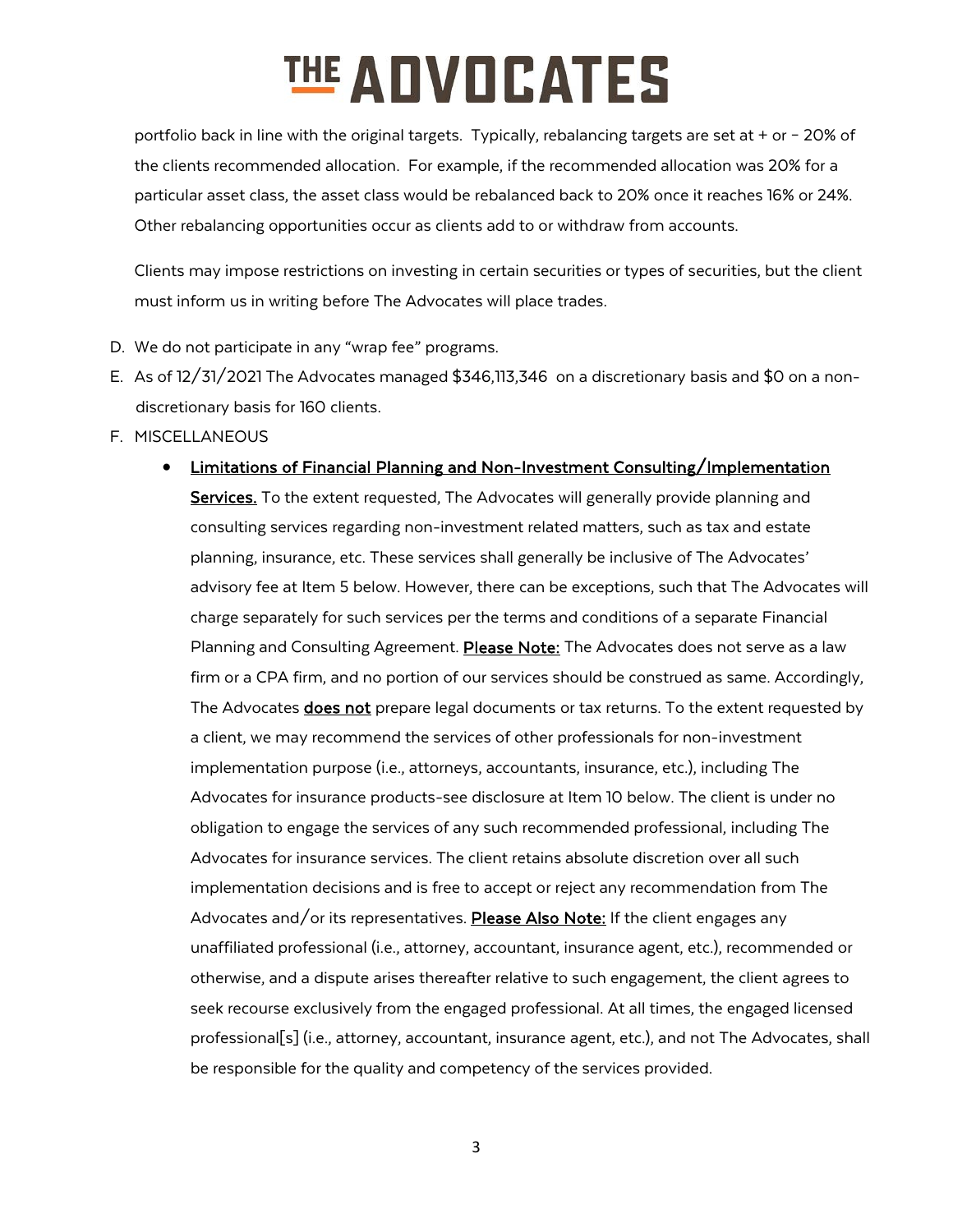- **Householding Policy:** Clients that engage The Advocates via an Investment Advisory Agreement, jointly with another individual (a spouse, partner, sibling, etc.), will have their separate accounts that are *owned* individually (IRAs, I401ks, etc.) managed as part of a group or household that includes jointly and individually owned account(s) by the other party. The model allocation will be applied to the *overall group*, meaning a single account's holdings may not reflect the entirety of the client's specified model allocation. This may mean that a single account holds more conservative or aggressive positions as part of its aggregation toward the overall group allocation. *In other words, your model allocation applies to your group, not your individual account unless specifically directed under written agreement.*
- Please Note-Use of Mutual and Exchange Traded Funds: Most mutual funds and exchange traded funds are available directly to the public. Thus, a prospective client can obtain many of the funds that may be utilized by The Advocates independent of engaging The Advocates as an investment advisor. However, if a prospective client determines to do so, he/she will not receive The Advocates' initial and ongoing investment advisory services. Please Note-Use of DFA Mutual Funds: The Advocates utilizes mutual funds issued by Dimensional Fund Advisors ("DFA"). DFA funds are generally only available through registered investment advisers approved by DFA. Thus, if the client was to terminate The Advocates' services, and transition to another adviser who has not been approved by DFA to utilize DFA funds, restrictions regarding additional purchases of, or reallocation among other DFA funds, will generally apply. Please Also Note: In addition to The Advocates' investment advisory fee described below, and transaction and/or custodial fees discussed below, clients will also incur, relative to all mutual fund and exchange traded fund purchases, charges imposed at the fund level (e.g., management fees and other fund expenses).  $\overrightarrow{ANY}$ QUESTIONS: The Advocates' Chief Compliance Officer, Anna Banks, remains available to address any questions that a client or prospective client may have regarding the above.
- Please Note: Retirement Rollovers-Potential for Conflict of Interest: A client or prospective client leaving an employer typically has four options regarding an existing retirement plan (and may engage in a combination of these options): (i) leave the money in the former employer's plan, if permitted, (ii) roll over the assets to the new employer's plan, if one is available and rollovers are permitted, (iii) roll over to an Individual Retirement Account ("IRA"), or (iv) cash out the account value (which could, depending upon the client's age, result in adverse tax consequences). If The Advocates recommends that a client roll over their retirement plan assets into an account to be managed by The Advocates, such a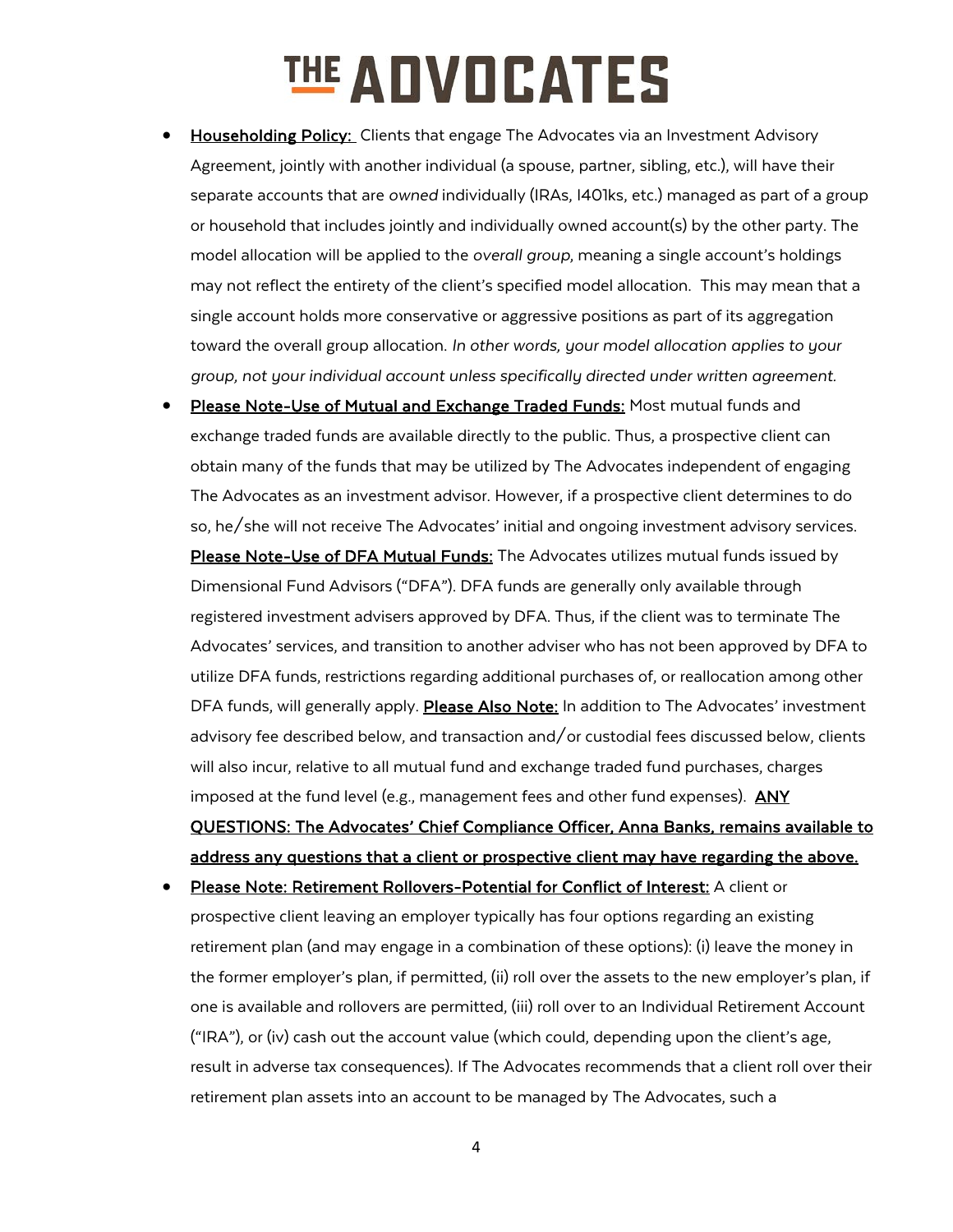recommendation creates a conflict of interest if The Advocates will earn new (or increase its current) compensation as a result of the rollover. No client is under any obligation to roll over retirement plan assets to an account managed by The Advocates. The Advocates' Chief Compliance Officer, Anna Banks, remains available to address any questions that a client or prospective client may have regarding the potential for conflict of interest presented by such rollover recommendation.

- Custodian Charges-Additional Fees: As discussed below at Item 12 below, when requested to recommend a broker-dealer/custodian for client accounts, The Advocates generally recommends that Schwab and/or TD Ameritrade serve as the broker-dealer/custodian for client investment management assets. Broker-dealers such as Schwab and TD Ameritrade charge transaction fees for effecting securities transactions. In addition to The Advocates' investment advisory fee referenced in Item 5 below, the client will also incur transaction fees to purchase securities for the client's account (i.e., mutual funds exchange traded funds, etc.) ANY QUESTIONS: The Advocates' Chief Compliance Officer, Anna Banks, remains available to address any questions that a client or prospective client may have regarding the above.
- **Private Investment Funds.** If requested by a client, The Advocates will generally provide investment advice regarding private investment funds. The Advocates, on a nondiscretionary basis, previously recommended that certain qualified clients consider an investment in private investment funds, including an affiliated private investment fund, SoTex Housing, LP, which is has been closed to new investor for several years, and is in the process of winding down its operations. The Advocates no longer recommend private funds (affiliated or unaffiliated to its clients), although some clients continue to retain a small position in private investment funds. Those assets are considered "assets under management" for purposes of The Advocates calculating its investment advisory fee.
	- **Please Note:** Private investment funds generally involve various risk factors, including, but not limited to, potential for complete loss of principal, liquidity constraints and lack of transparency, a complete discussion of which is set forth in each fund's offering documents, which will be provided to each client for review and consideration. Unlike liquid investments that a client may own, private investment funds do not provide daily liquidity or pricing. Each prospective client investor will be required to complete a Subscription Agreement, pursuant to which the client shall establish that he/she is qualified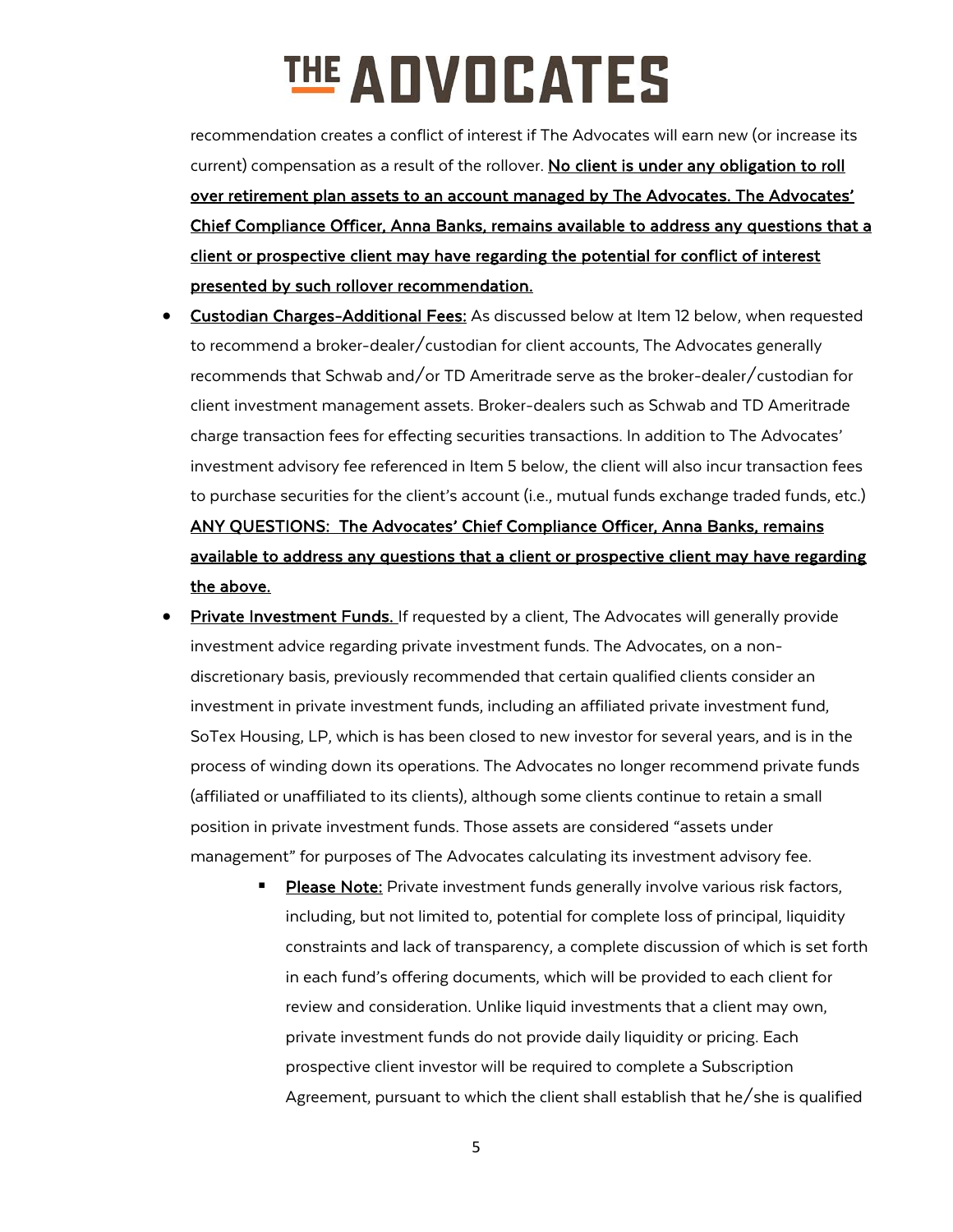for investment in the fund and acknowledges and accepts the various risk factors that are associated with such an investment.

- Please Also Note: Valuation. In the event that The Advocates references private investment funds owned by the client on any supplemental account reports prepared by The Advocates, the value(s) for all private investment funds owned by the client shall reflect the most recent valuation provided by the fund sponsor. However, if subsequent to purchase, the fund has not provided an updated valuation, the valuation shall reflect the initial purchase price. If subsequent to purchase, the fund provides an updated valuation, then the statement will reflect that updated value. The updated value will continue to be reflected on the report until the fund provides a further updated value. Please Also Note: As result of the valuation process, if the valuation reflects initial purchase price or an updated value subsequent to purchase price, the current value(s) of an investor's fund holding(s) could be significantly more or less than the value reflected on the report. Unless otherwise indicated, the client's advisory fee shall be based upon the value reflected on the report.
- Client Retirement Plan Assets. If requested to do so, The Advocates shall provide investment advisory services relative to the client's 401(k) plan assets. In such event, The Advocates shall allocate (or recommend that the client allocate) the retirement account assets among the investment options available on the 401(k) platform. The Advocates' ability shall be limited to the allocation of the assets among the investment alternatives available through the plan. The Advocates will not receive any communications from the plan sponsor or custodian, and it shall remain the client's exclusive obligation to notify The Advocates of any changes in investment alternatives, restrictions, etc., pertaining to the retirement account.
- Portfolio Activity. The Advocates has a fiduciary duty to provide services consistent with the client's best interest. As part of its investment advisory services, The Advocates will review client portfolios on an ongoing basis to determine if any changes are necessary based upon various factors, including, but not limited to, investment performance, fund manager tenure, style drift, account additions/withdrawals, and/or a change in the client's investment objective. Based upon these factors, there may be extended periods of time when The Advocates determines that changes to a client's portfolio are neither necessary nor prudent.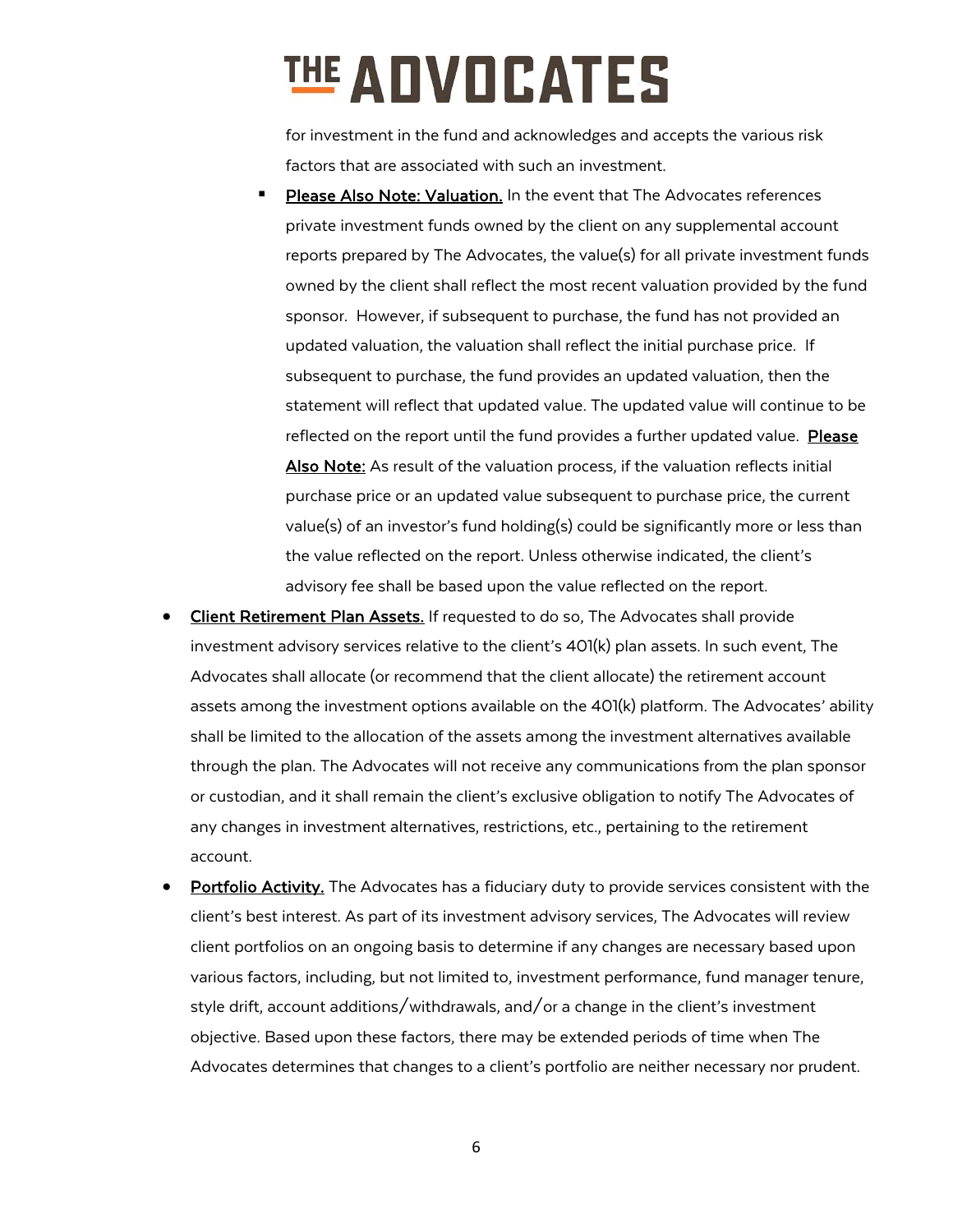Of course, as indicated below, there can be no assurance that investment decisions made by The Advocates will be profitable or equal any specific performance level(s).

• Client Obligations. In performing our services, The Advocates shall not be required to verify any information received from the client or from the client's other professionals and is expressly authorized to rely thereon. Moreover, each client is advised that it remains his/her/its responsibility to promptly notify us if there is ever any change in his/her/its financial situation or investment objectives for the purpose of reviewing/evaluating/revising our previous recommendations and/or services.

<span id="page-9-0"></span>Please Note: Investment Risk. Different types of investments involve varying degrees of risk, and it should not be assumed that future performance of any specific investment or investment strategy (including the investments and/or investment strategies recommended or undertaken by The Advocates) will be profitable or equal any specific performance level(s).

#### Item 5 – Fees and Compensation

- A. The Advocates generally charges fees in two different ways under two separate contracts.
	- 1. Fees for investment management and financial planning are blended rates. The majority of The Advocates' clients are subject to the following fee schedule:

| <b>Assets Under Management</b> | <b>Annualized Fee</b> |
|--------------------------------|-----------------------|
| First \$500,000                | 1.20%                 |
| \$500,001-\$1,000,000          | 0.90%                 |
| \$1,000,001-\$2,000,000        | 0.70%                 |
| \$2,000,001-\$5,000,000        | 0.50%                 |
| \$5,000,001 - \$10,000,000     | 0.40%                 |
| Over \$10,000,000              | Negotiable            |

As mentioned, these are incremental rates. For example: Exactly \$1,900,000 in assets managed for exactly one year would result in an annual fee of \$500,000 x 1.20% = \$6,000 plus \$500,000 x 0.90% = \$4,250 plus \$900,000 x 0.70% = 6,750 for a total fee of \$16,500 and a rate of 0.868% (\$16,500 fee divided by \$1,900,000 in assets). Fees are billed quarterly in advance and are subject to change with 30 days written notice. Fees are not negotiable. If a client is charged a fee less than The Advocates' standard fee schedule, it is normally expressed as a professional courtesy discount on client's annual Fee Schedule (this is applicable to the firm's family members only).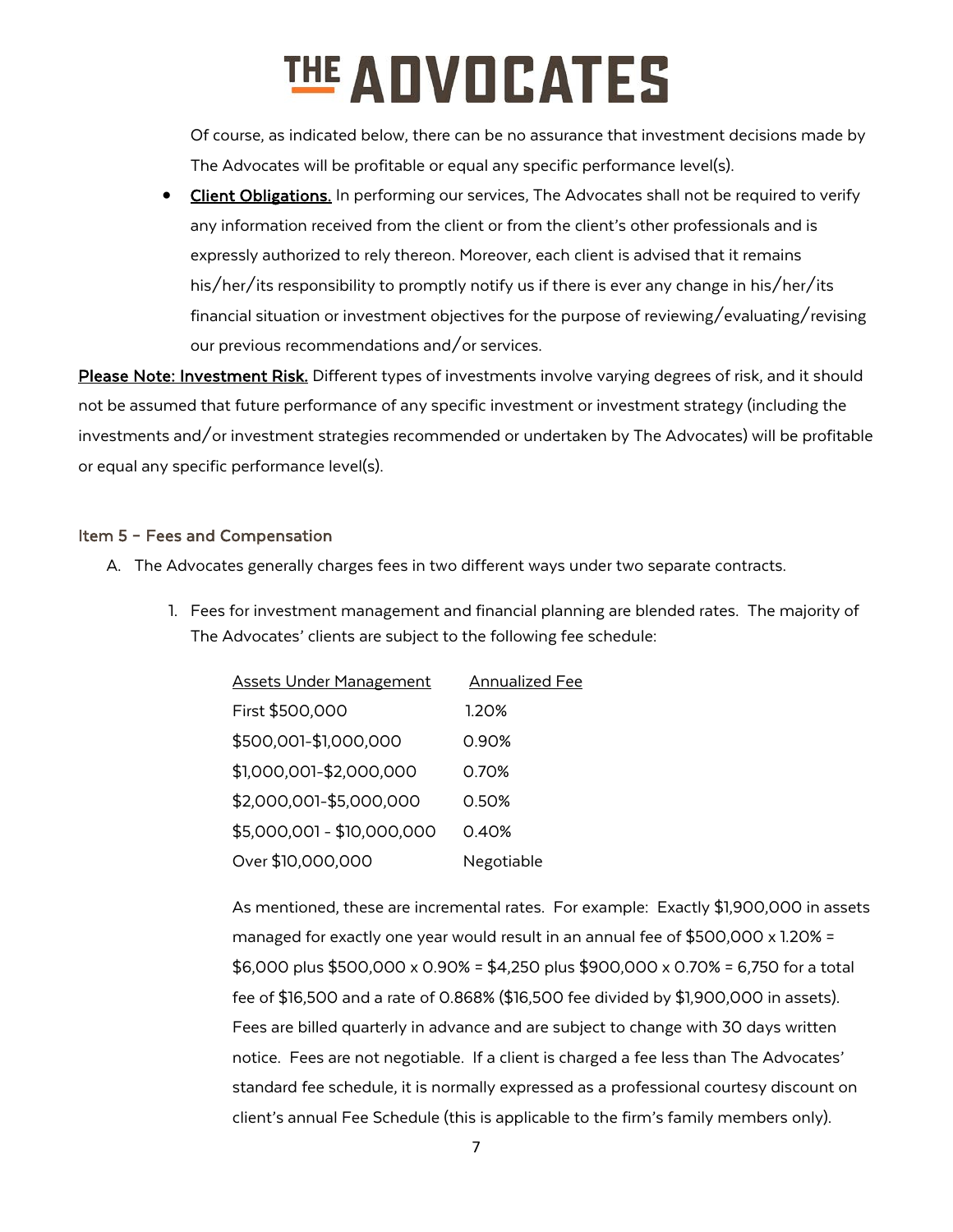- a. Minimum Fee: Clients engaging The Advocates are subject to a minimum fee of \$5,000, which is the equivalent of \$416,666.67 in assets under management.
- b. The Advocates considers cash to be an asset class and cash in managed accounts is included our client AUM fee calculation. At times, the fee on cash will exceed the money market yield.

2. A small number of The Advocates' clients are under different arrangements for ongoing financial planning and investment management services. The terms of those arrangements are governed by a signed Investment Advisory Agreement that is executed with the individual client at the time of engagement.

- B. The specific manner in which investment advisory fees are charged by The Advocates is established in a client's written agreement with The Advocates. The Advocates bills its fees on a quarterly basis. Clients are billed in advance each calendar quarter and fees are deducted from client accounts. Clients may have the option to pay these fees outside of this arrangement.
- C. The Advocates' investment advisory fees are exclusive of brokerage commissions, transaction fees, and other related costs and expenses which shall be incurred by the client. Clients may incur certain charges imposed by custodians, brokers, third party investment and other third parties such as fees charged by managers, custodial fees, deferred sales charges, odd-lot differentials, transfer taxes, wire transfer and electronic fund fees, and other fees and taxes on brokerage accounts and securities transactions. Mutual funds and exchange traded funds also charge internal management fees, which are disclosed in a fund's prospectus.

Such charges, fees and commissions are exclusive of and in addition to The Advocates' fee, and The Advocates shall not receive any portion of these commissions, fees, and costs. Item 12 further describes the factors that The Advocates considers in selecting or recommending broker-dealers for client transactions and determining the reasonableness of their compensation (e.g., commissions).

D. Clients must pay fees in quarterly in advance. Management fees shall be prorated for each capital contribution and withdrawal over \$10,000 made during the applicable calendar quarter. Accounts initiated or terminated during a calendar quarter will be charged or refunded a prorated fee. When a client terminates an account or accounts, the client will be entitled to a pro rata refund of any pre-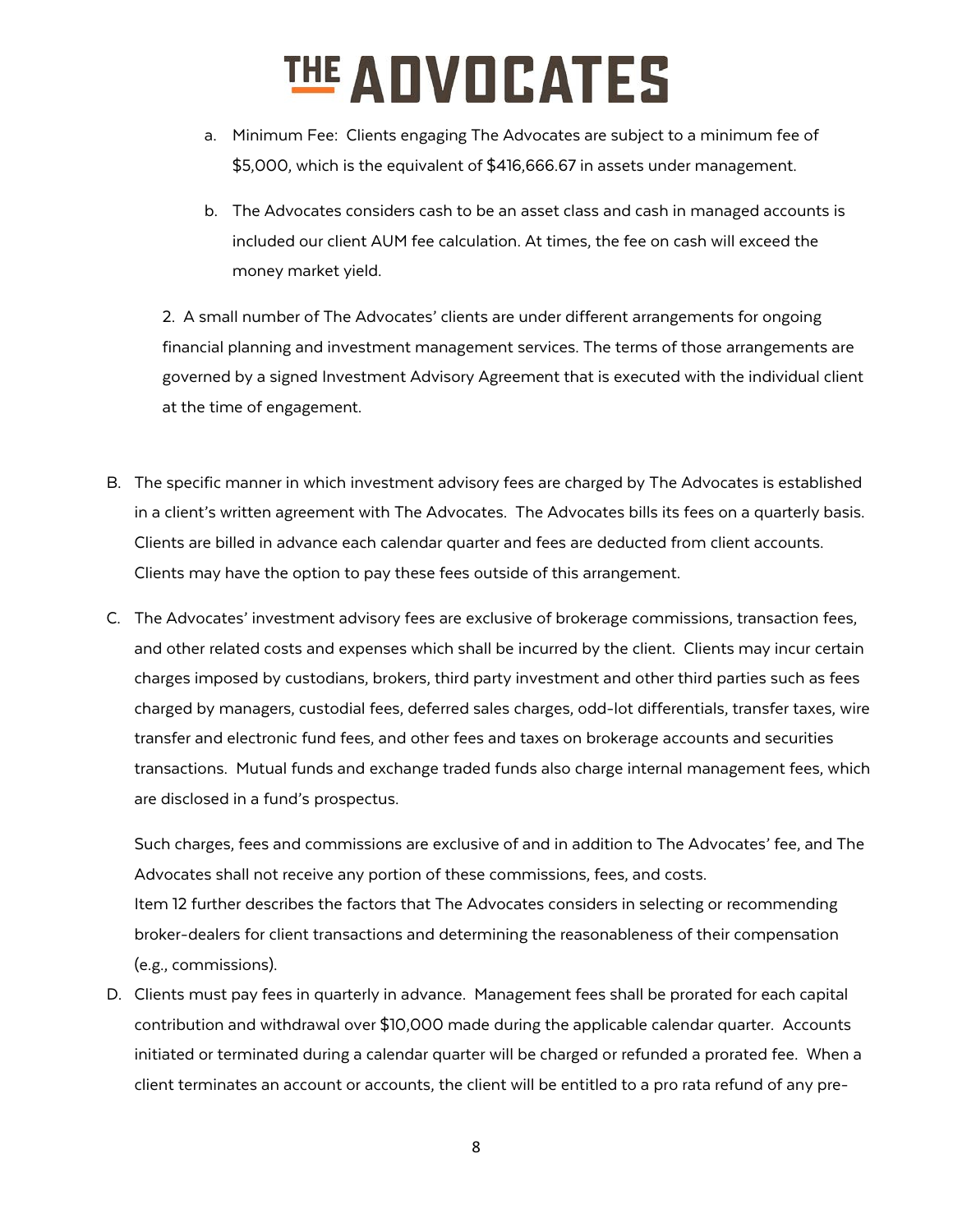paid quarterly fee based upon the number of days remaining in the quarter after termination. Upon termination of any account, any prepaid, unearned fees will be promptly refunded.

- E. The Advocates does not accept or receive any compensation for the sale of securities or other investment products.
- F. The Advocates, in its sole discretion, may charge a lesser investment management fee based upon certain criteria (i.e. anticipated future earning capacity, anticipated future additional assets, dollar amount of assets to be managed, related accounts, account composition, negotiations with client, etc.).

### <span id="page-11-0"></span>Item 6 – Performance-Based Fees and Side-By-Side Management

The Advocates does not charge any performance-based fees (fees based on a share of capital gains on or capital appreciation of the assets of a client).

### <span id="page-11-1"></span>Item 7 – Types of Clients

The Advocates Services provides portfolio management services to individuals and high net worth individuals. The majority of our clients are high net worth individuals. The Advocates, in its sole discretion, may charge a lesser investment advisory fee and/or charge a flat fee based upon certain criteria (i.e. anticipated future earning capacity, anticipated future additional assets, dollar amount of assets to be managed, related accounts, account composition, competition, negotiations with client, etc.).

Please Note: As result of the above, similarly situated clients could pay different fees. In addition, similar advisory services may be available from other investment advisers for similar or lower fees. Please Also Note: In the event that client is subject to the \$5,000 annual minimum fee, the client could pay a higher percentage advisory fee than the 1.20% referenced in the above fee schedule. ANY QUESTIONS: The Advocates' Chief Compliance Officer, Anna Banks, remains available to address any questions that a client or prospective client may have regarding advisory fees.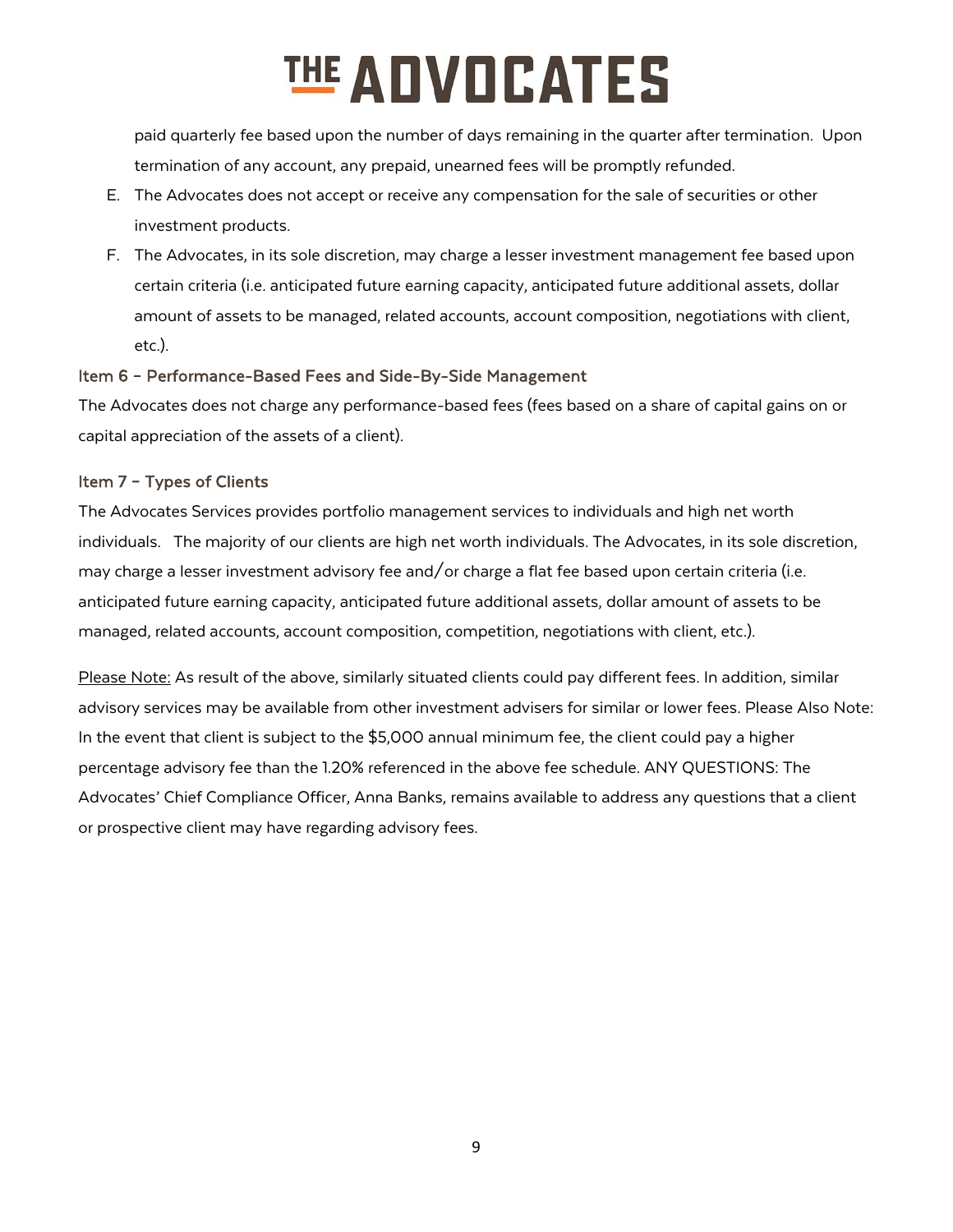#### <span id="page-12-0"></span>Item 8 – Methods of Analysis, Investment Strategies and Risk of Loss

A. The Advocates is a diversified, global investment manager. We practice integrated asset allocation and believe that asset allocation – the way a client's portfolio holdings are divided among stocks, bonds, cash equivalents and other non-correlated asset classes – is a vital determinant of the investment results over both long and short time periods. While we are not "market timers" in that we do not jump in and out of equities and other asset classes over short periods of time (i.e. less than one year), we do vary exposure to the asset classes we utilize over time. These variations are first and foremost dependent upon each particular client's need for and ability to take risk. Secondly, exposure to the asset classes is based on our evaluation of the overall valuation level of the asset class. We do not purchase individual stocks and bonds for our clients but instead use mutual funds and Exchange Traded Funds (ETFs). The Advocates currently uses up to 11 major asset classes per the following categorizations:

> Cash Short Term Bond Core Bond Managed Futures Gold Large Capitalization U.S. Stock Small/Mid Capitalization U.S. Stock Foreign Stocks (Large Capitalization, Developed Markets) Diversified Emerging Market Stock

- B. The Advocates' clients are typically allocated into one of five standard model portfolios, which are described below.
	- Conservative: An investment portfolio characterized by substantial risk aversion. This objective is for an investor who seeks capital preservation, a low degree of short-term volatility, and can accept low average returns. This objective gives up growth for low volatility and investment portfolio stability. With low average returns this objective may or may not maintain purchasing power. Fluctuations in the value of the portfolio should be minor. This objective may be more appropriate for an investor with a short-term time horizon who is less concerned about capital growth and/or preserving purchasing power.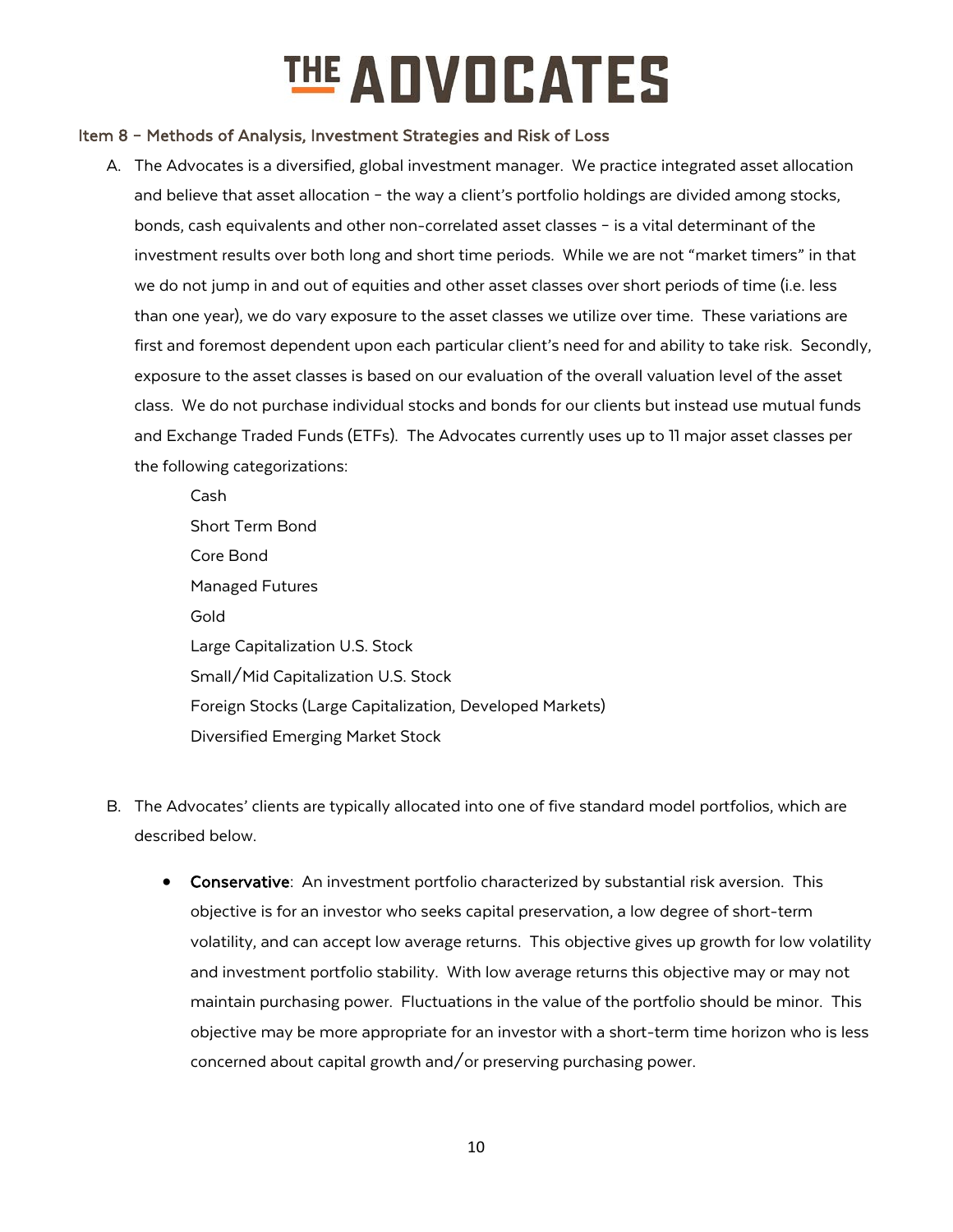- Moderately conservative: An investment portfolio characterized by risk aversion. This objective is for an investor who would like to exceed long-term inflation by a small margin and accepts a low to moderate degree of short-term volatility. It is for an investor who seeks both modest capital appreciation and income. While this portfolio is still designed to preserve the investor's capital, small fluctuations in the value of the portfolio may occur.
- Moderate: An investment portfolio characterized by moderate risk. This objective is for a client who accepts a fair degree of risk and is looking to exceed long-term inflation by a reasonable margin (e.g. 2-4% over the long term). The investor understands, and is comfortable with the fact, that short-term volatility is a price to be paid for higher long-term returns. The main objective is to achieve steady portfolio growth while limiting fluctuations in the value of their portfolio to less than those of the overall equity markets. This type of portfolio may include private investments that could be illiquid.
- Moderately aggressive: An investment portfolio characterized by above average risk. This objective is for an investor looking to exceed long-term inflation by a significant margin and who can accept a moderate to high degree of short-term volatility. It is for an investor who seeks above-average growth with a long-term time horizon. This type of portfolio may include private investments that could be illiquid.
- Aggressive: An investment portfolio characterized by high risk. The objective is for an investor looking to exceed long-term inflation by a high margin and who can accept a high degree of short-term volatility. It is for the investor seeking high growth over a very longterm time horizon. This portfolio may have substantial fluctuations in value greater than overall equity markets. This type of portfolio may include private investments that could be illiquid.

Please Note: Deviations may occur relative to the Account allocations during any specific short-term period (6 months or less) due to market conditions or Adviser perceived and/or anticipated market developments. Of course, there can be no assurance that any such perceived and/or anticipated market developments will occur, be correct or prove profitable.

C. Please note that investing in securities involves risk of loss that clients should be prepared to bear. All of the investments and asset classes utilized by The Advocates fluctuate in value and thus there is a chance clients may lose money over both the short term and the long term. While our clients' portfolios have generally had a lower risk of both incurring losses and in the magnitude of those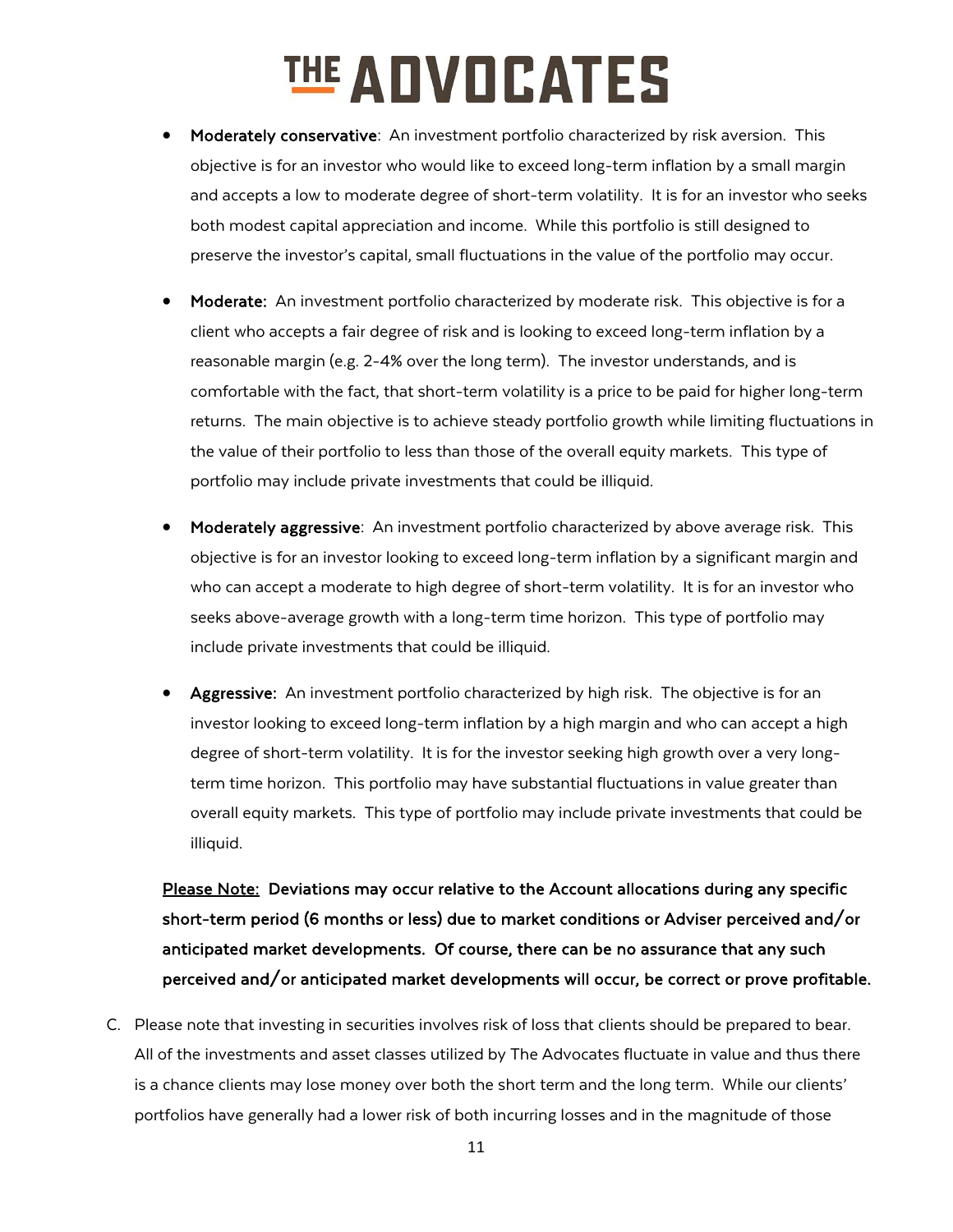losses than has the US stock market in general, no assurances can be made that this will always hold true or that it will be true moving forward.

- D. The Advocates primarily recommends mutual funds and Exchange Traded Funds (ETFs). Secondarily, we also utilize subaccounts within commission free variable annuities as required according to each client's circumstances.
- E. Mutual Fund and ETF Risks: The mutual funds and ETFs utilized by The Advocates involve certain material risks. More about these risks can be found in fund and ETF prospectuses. These risks are namely:
	- General Risks: All investments are subject to inherent risks, and investments and the funds and ETFs utilized by The Advocates are no exception. Accordingly, you may lose money by investing in the funds and ETFs recommended by The Advocates. These funds and ETFs may be worth less than what you paid for them when you sell them because their prices will fluctuate day-to-day, reflecting changes in market conditions, interest rates and numerous other factors.
	- Market Risks: Markets can trade in random or cyclical price patterns, and prices can fall over sustained periods of time. The value of the mutual funds and ETFs utilized by The Advocates may fluctuate as markets fluctuate and could decline over short- or long-term periods.
	- Focused Portfolio and Non-Diversification Risks: Some of the funds and ETFs utilized by The Advocates may have more volatility and are considered to have more risk than a fund that invests in a greater number of securities because changes in the value of a single security may have a more significant effect, either negative or positive, on net asset value ("NAV").
	- Special Situation Risk: Some of the funds and ETFs utilized by The Advocates may make investments in special situations which may involve greater risks when compared to other strategies due to a variety of factors.
	- Interest Rate Risk: Some of the funds and ETFs utilized by The Advocates may make investments that are subject to interest rate risk, which is the risk that the value of a security will decline because of a change in general interest rates. Investments subject to interest rate risk will usually decrease in value when interest rates rise and rise in value when interest rates decline. Also, securities with long maturities typically experience a more pronounced change in value when interest rates change.
	- Credit Risk: The mutual funds and ETFs utilized by The Advocates make investments that subject to credit risk. An issuer's credit quality depends on its ability to pay interest on and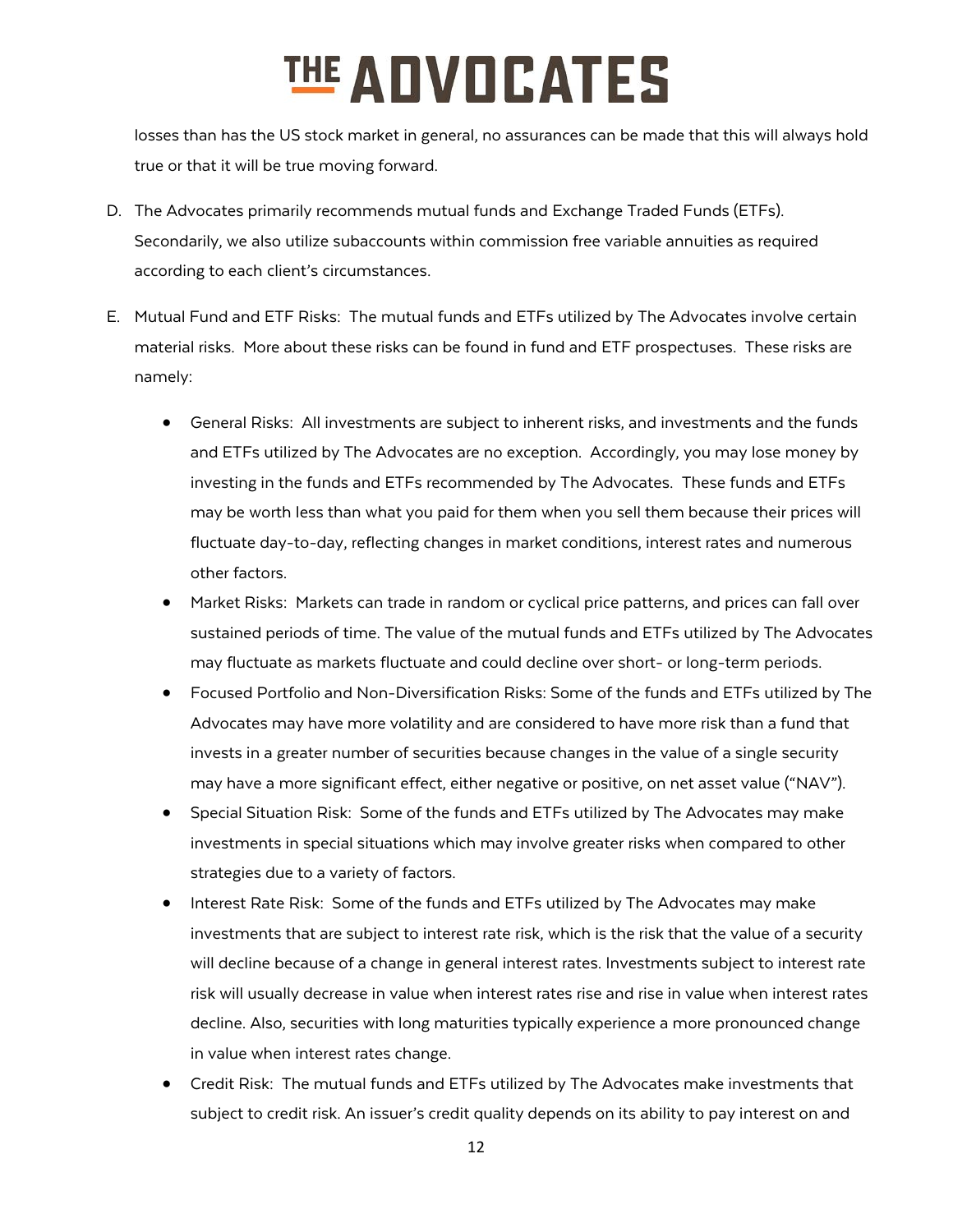repay its debt and other obligations. Defaulted securities (or those expected to default) are subject to additional risks in that the securities may become subject to a plan or reorganization that can diminish or eliminate their value. The credit risk of a security may also depend on the credit quality of any bank or financial institution that provides credit enhancement for the security.

- High Yield Security Risk: The mutual funds and ETFs utilized by The Advocates may make investments in fixed-income securities that are rated below investment grade by one or more nationally recognized statistical rating organization ("NRSROs") or that are unrated and are deemed to be of similar quality ("high yield securities"). These securities may be subject to greater risk of loss of principal and interest than investments in higher-rated fixed-income securities. High yield securities are also generally considered to be subject to greater market risk than higher-rated securities.
- REITs Risk: Some of the mutual funds utilized by The Advocates may invest in real estate investment trusts (REITs). REITs may be subject to certain risks associated with the direct ownership of real property, including declines in the value of real estate, risks related to general and local economic conditions, overbuilding and increased competition, increases in property taxes and operating expenses and variations in rental income.
- Small to Medium Capitalization Risk: Some of the mutual funds and ETFs utilized by The Advocates may make have the ability to invest in securities of companies with small to medium market capitalizations. Such companies may be engaged in business within a narrow geographic region, be less well known to the investment community and have more volatile share prices. Also, companies with smaller market capitalizations often lack management depth and have narrower market penetrations, less diverse product lines and fewer resources than larger companies. Moreover, the securities of such companies often have less market liquidity and, as a result, their stock prices often react more strongly to changes in the marketplace.
- Emerging Markets Risk: The mutual funds and ETFs we utilize in the Emerging Market Bond and Emerging Market stock asset classes also involve the additional risks associated with investing in these areas. Risks include geo-political, regulatory and currency risk (see below for currency risk).
- Currency Risk: The mutual funds and ETFs we utilize primarily in the Emerging Market Bond, Foreign Bond and Emerging Market Stock asset classes also face the risk that foreign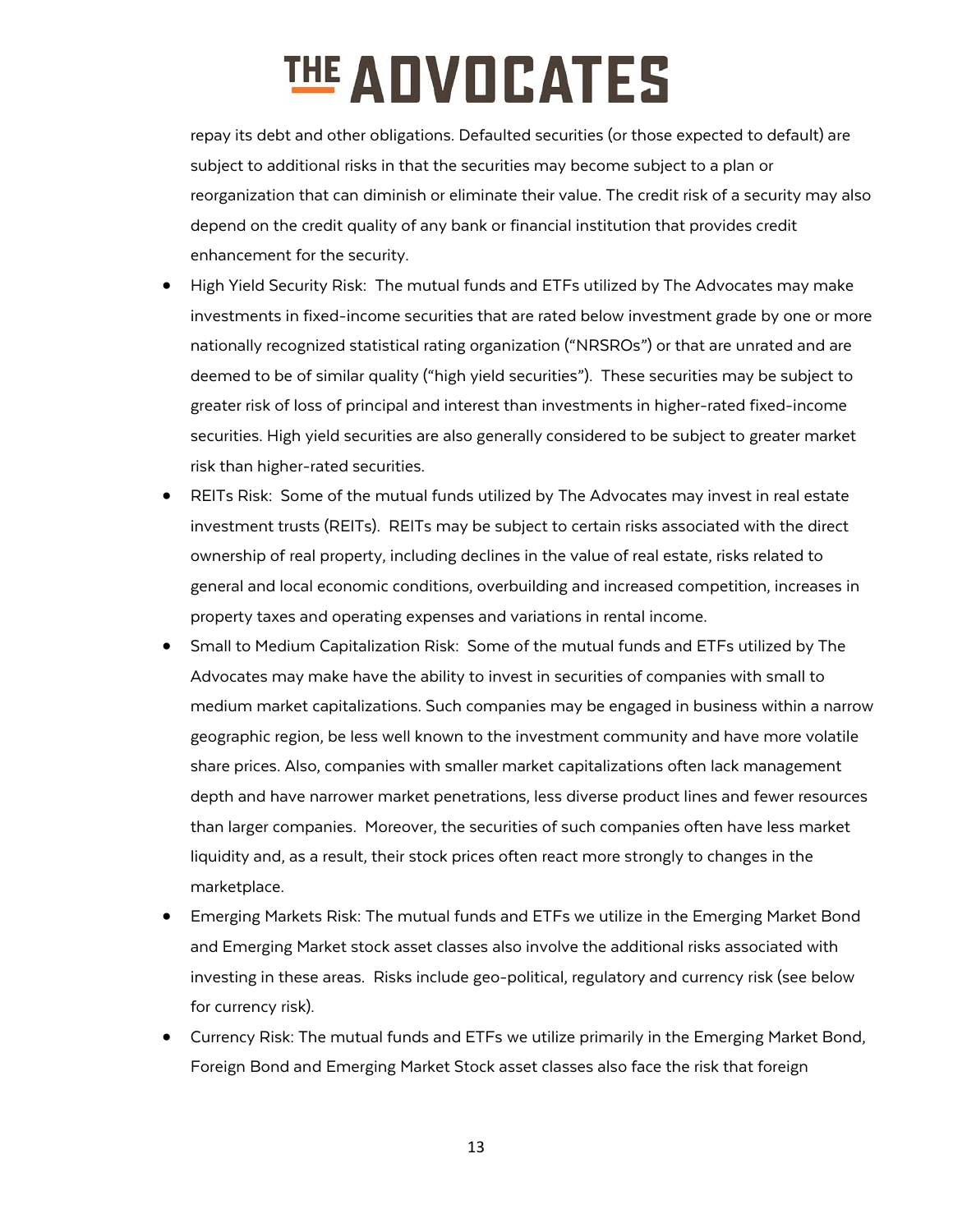currencies will decline in value relative to the U.S. dollar and affect the fund's or ETF's investments in foreign (non-U.S.) currencies.

Many of the above risks also apply to limited partnerships we use, but they also contain one additional risk; that is liquidity risk. In the case of these limited partnerships, the liquidity risk is due to the illiquid nature of the underlying investments in the limited partnerships. This means that limited partners cannot typically sell or redeem their securities except in the case of death or disability.

#### <span id="page-16-0"></span>Item 9 – Disciplinary Information

Registered investment advisers are required to disclose all material facts regarding any legal or disciplinary events that would be material to your evaluation of The Advocates or the integrity of The Advocates' management. The Advocates has no information applicable to this Item.

#### <span id="page-16-1"></span>Item 10 – Other Financial Industry Activities and Affiliations

- A. Registered investment advisers are required to disclose all facts regarding other financial industry activities and affiliations they may have. The Advocates is not and does not have any management persons who are registered, or have an application pending to register, as a broker-dealer or a registered representative of a broker-dealer.
- B. Neither The Advocates nor any of our management persons are registered, or have an application pending to register, as a futures commission merchant, commodity pool operator, a commodity trading advisor, or an associated person of the foregoing entities.
- C. The Advocates is licensed as an insurance agency and in this capacity acts as a broker for term and permanent life insurance, fixed rate annuities, disability insurance and long-term care insurance. This service is only available to our financial planning and investment advisory clients. Each of these types of policies are risk management tools and may be appropriate and suitable for some clients. Since The Advocates has found that sending the client to another company to purchase the above insurance does not typically result in a discount, The Advocates offers to serve as the client's representative and broker of record in the purchase. The commissions are disclosed to the client and it is only at the request of our clients that we represent them as an insurance broker in the insurance marketplace. Additionally, the client is informed that they can always use an outside broker for their insurance purchases. The insurance activities comprise less than 5% of our business activities.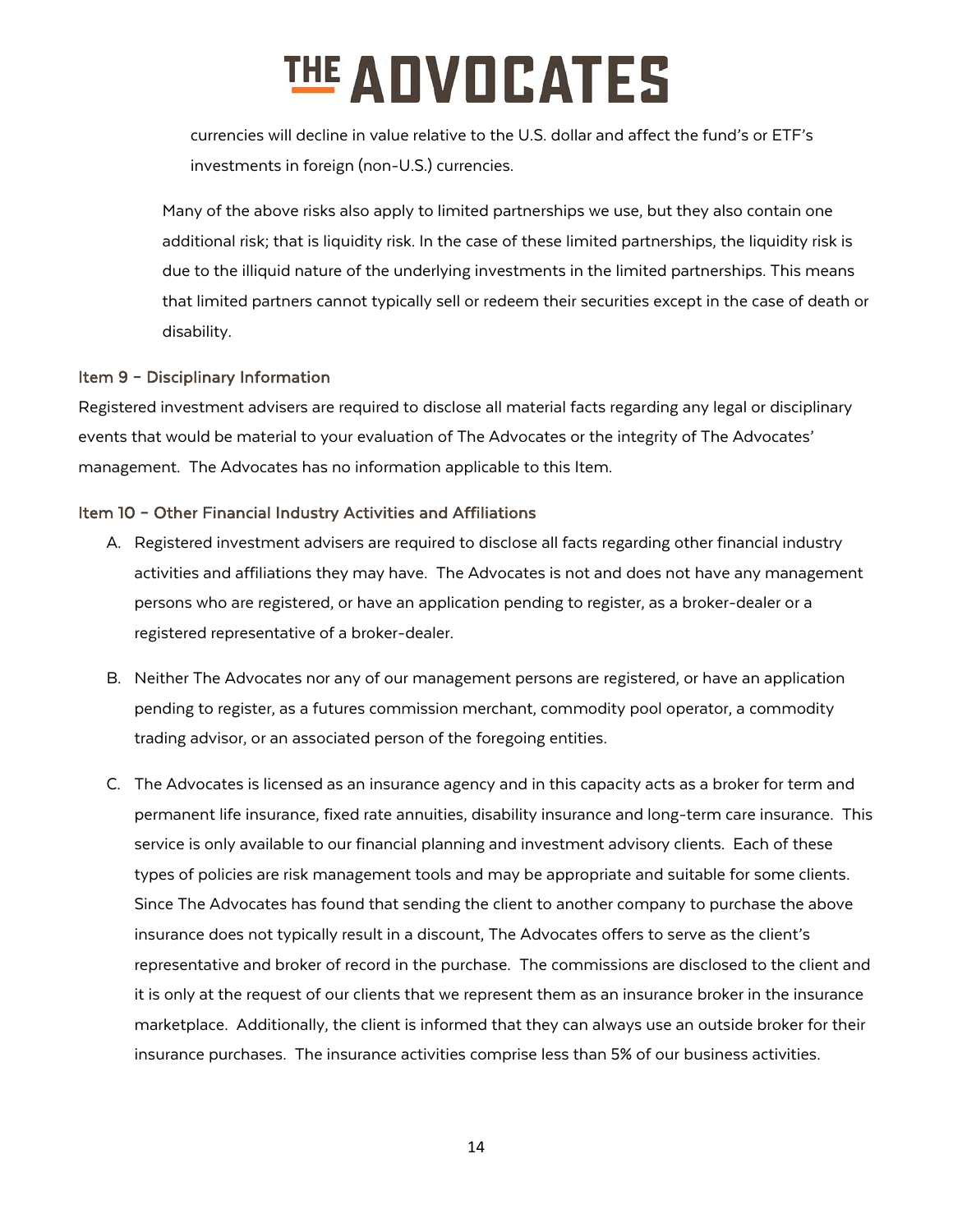- D. Neither The Advocates nor any of our management persons receive compensation directly or indirectly from other advisers.
- E. Conflict of Interest: As indicated above, representatives of The Advocates, in their separate individual capacities, serve as licensed insurance agents. Please Note-Conflict of Interest: The recommendation by The Advocates representative that a client purchase an insurance commission product from The Advocates in its separate capacity as an insurance agency, presents a conflict of interest, as the receipt of commissions may provide an incentive to recommend insurance products based on commissions to be received, rather than on a particular client's need. No client is under any obligation to purchase any insurance commission products from The Advocates. Clients are reminded that they may purchase insurance products recommended by The Advocates through non-affiliated insurance agents. The Advocates' Chief Compliance Officer, Anna Banks, remains available to address any questions that a client or prospective client may have regarding the above conflict of interest.

#### <span id="page-17-0"></span>Item 11 – Code of Ethics

- A. The Advocates has adopted a Code of Ethics for all supervised persons of the firm describing its high standard of business conduct, and fiduciary duty to its clients. The Code of Ethics includes provisions relating to the confidentiality of client information, a prohibition on insider trading, restrictions on the acceptance of significant gifts and the reporting of certain gifts and business entertainment items, and personal securities trading procedures, among other things. All supervised persons at The Advocates must acknowledge the terms of the Code of Ethics annually, or as amended.
- B. The Advocates does not recommend to clients, or buy or sell for client accounts, securities in which the firm or a related person has a material financial interest. It is The Advocates' policy that the firm will not affect any principal or agency cross securities transactions for client accounts.
- C. The Advocates anticipates that, in appropriate circumstances, consistent with clients' investment objectives, it will cause accounts over which The Advocates has management authority to effect and will recommend to investment advisory clients or prospective clients, the purchase or sale of securities in which The Advocates, its affiliates and/or clients, directly or indirectly, have a position of interest. The Advocates' employees and persons associated with The Advocates the firm are required to follow our Code of Ethics. Subject to satisfying this policy and applicable laws, officers, directors and employees of The Advocates and its affiliates MAY trade for their own accounts in securities which are recommended to and/or purchased for The Advocates' clients. The Code of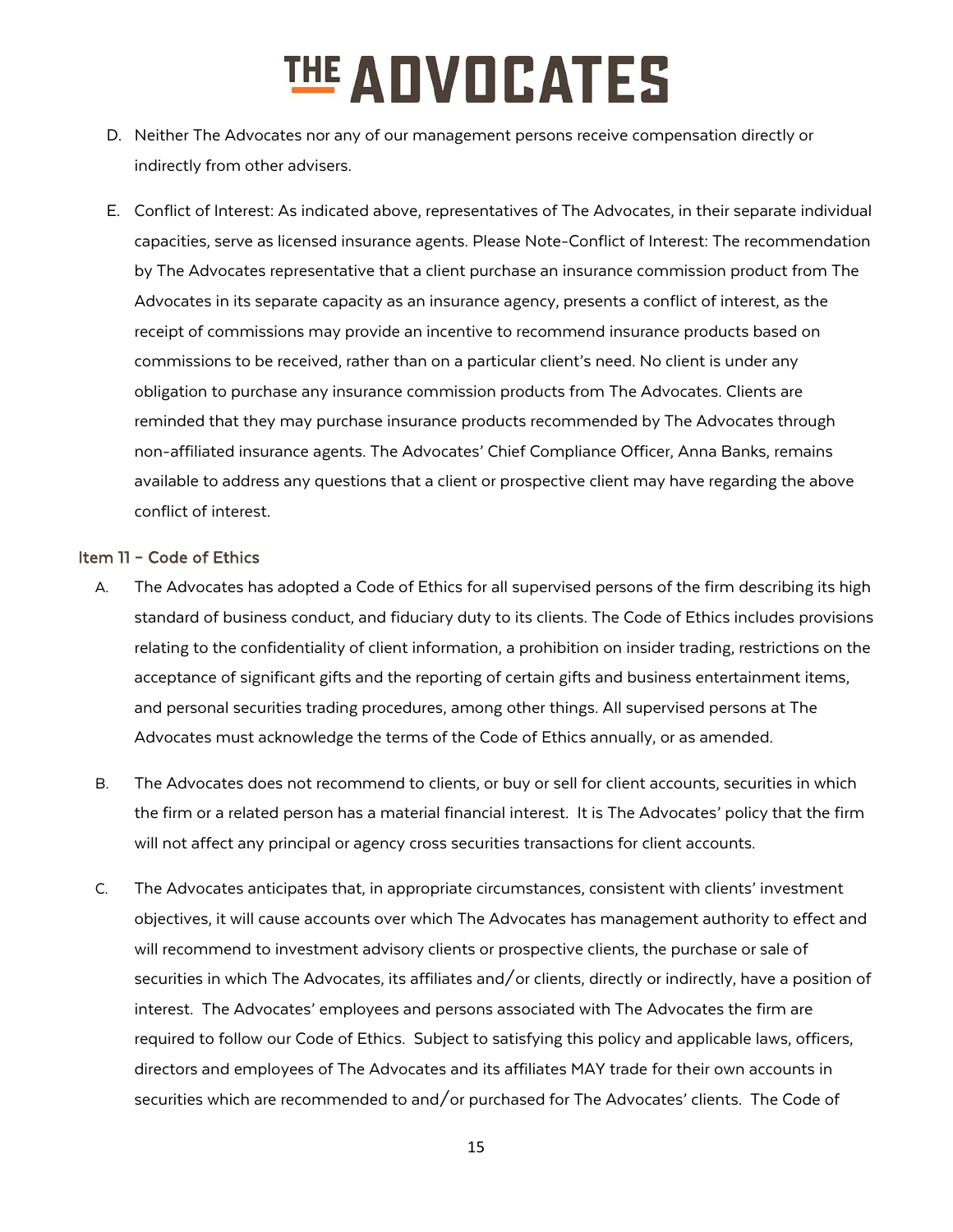Ethics is designed to ensure that the personal securities transactions, activities and interests of the employees of The Advocates Services will not interfere with (i) making decisions in the best interest of advisory clients and (ii) implementing such decisions while, at the same time, allowing employees to invest for their own accounts. In practice, however, virtually all trades are overseen by the firm's Chief Compliance Officer, Anna Banks, and are only trades that occur in the normal course of rebalancing employee's accounts to their particular model. Additionally, each quarter, employee trades are downloaded and reviewed.

D. Order Aggregation. Transactions for each client account generally will be effected independently, unless Firm decides to purchase or sell the same securities for several clients at approximately the same time. The Firm may (but is not obligated to) combine or "bunch" such orders for individual equity transactions (including ETFs) with the intention to obtain better execution, to negotiate more favorable commission rates or to allocate equitably among Firm's clients differences in prices and commissions or other transaction costs that might have been obtained had such orders been placed independently. Under this procedure, transactions will be averaged as to price and will be allocated among clients in proportion to the purchase and sale orders placed for each client account on any given day trade. In the event that the Firm becomes aware that a Firm employee seeks to trade in the same security on the same day, the employee transaction will either be included in the "bunch" transaction or transacted after all discretionary client transactions have been completed. The Firm shall not receive any additional compensation or remuneration as the result of such aggregation. Please Note: Except for exchange traded funds, the Firm does not generally purchase individual equity securities for its clients, except to accommodate a client directed request. However, a situation could occur when a Firm employee may inadvertently trade on the same day in the same security as a client prior to the Firm's receipt of the client directed request. Although given the generally small size of the employee transaction, and the Firm's corresponding belief that such employee transaction shall have no material effect on the market price of the respective security, in such situations, the employee could receive a better or worse price execution than the client. Accordingly, to mitigate this issue, when this situation occurs, the Firm shall review the transactions, and if the employee received a better price, the employee's transaction will be averaged with that of the client.

The Advocates' clients or prospective clients may request a copy of the firm's Code of Ethics by contacting Anna Banks.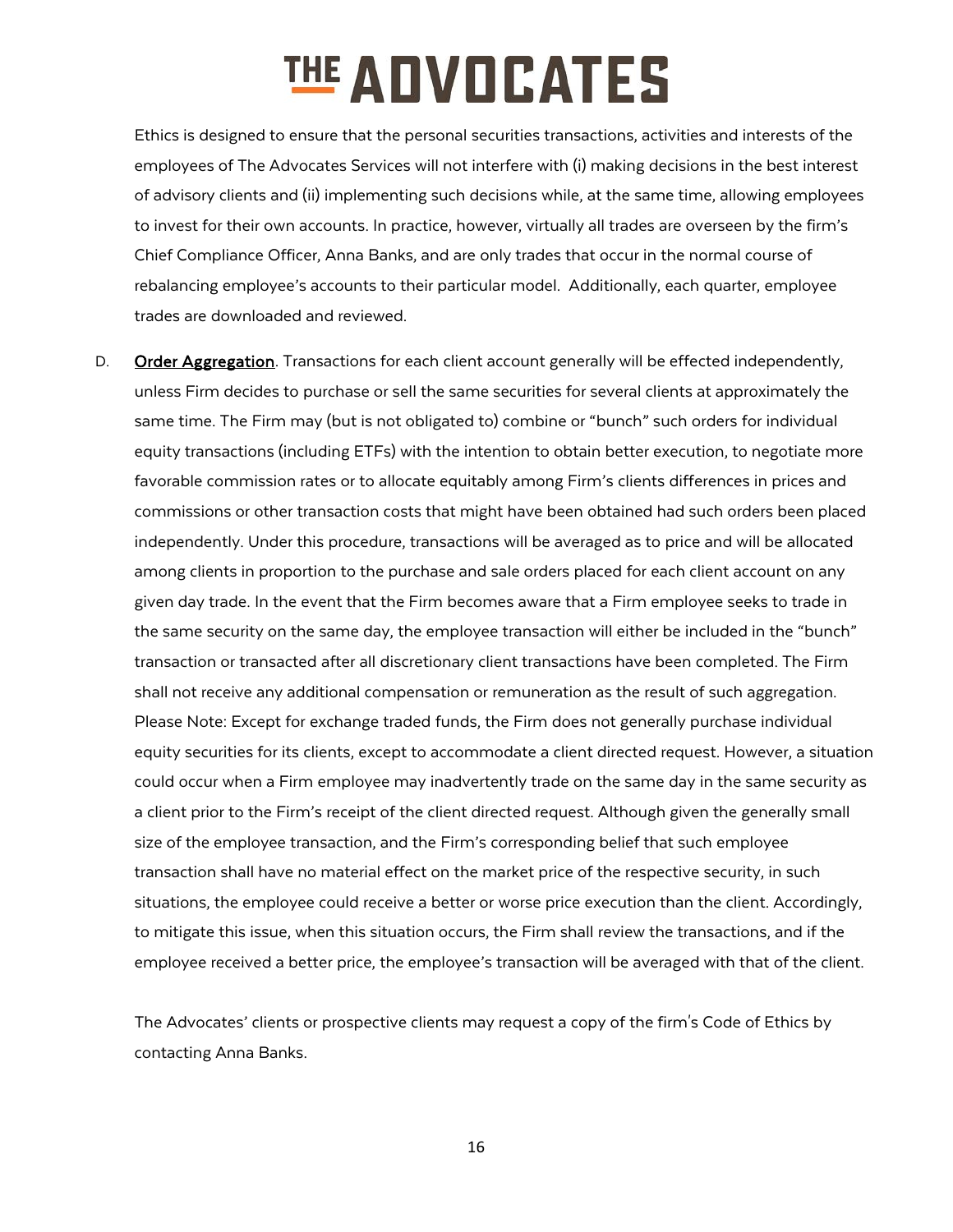#### <span id="page-19-0"></span>Item 12 – Brokerage Practices

- A. In the event that the client requests that The Advocates recommend a broker-dealer/custodian for execution and/or custodial services, The Advocates generally recommends that investment advisory accounts be maintained at Schwab and/or TD Ameritrade. Prior to engaging The Advocates to provide investment management services, the client will be required to enter into a formal Investment Advisory Agreement with The Advocates setting forth the terms and conditions under which The Advocates shall advise on the client's assets, and a separate custodial/clearing agreement with each designated broker-dealer/custodian.
- B. Factors that The Advocates considers in recommending Schwab and/or TD Ameritrade (or any other broker-dealer/custodian to clients) include historical relationship with The Advocates, financial strength, reputation, execution capabilities, pricing, research, and service. Although the transaction fees paid by The Advocates' clients shall comply with The Advocates' duty to obtain best execution, a client may pay a transaction fee that is higher than another qualified broker-dealer might charge to effect the same transaction where The Advocates determines, in good faith, that the transaction fee is reasonable. In seeking best execution, the determinative factor is not the lowest possible cost, but whether the transaction represents the best qualitative execution, taking into consideration the full range of a broker-dealer's services, including the value of research provided, execution capability, transaction rates, and responsiveness. Accordingly, although The Advocates will seek competitive rates, it may not necessarily obtain the lowest possible rates for client account transactions. The transaction fees charged by the designated broker-dealer/custodian are exclusive of, and in addition to, The Advocates' investment advisory fee.
- C. Non-Soft Dollar Research and Benefits: Although not a material consideration when determining whether to recommend that a client utilize the services of a particular broker-dealer/custodian, The Advocates can receive from Schwab and/or TD Ameritrade (or another broker-dealer/custodian, investment manager, platform sponsor, mutual fund sponsor, or vendor) without cost (and/or at a discount) support services and/or products, certain of which assist The Advocates to better monitor and service client accounts maintained at such institutions. Included within the support services that can be obtained by The Advocates can be investment-related research, pricing information and market data, software and other technology that provide access to client account data, compliance and/or practice management-related publications, discounted or gratis consulting services, discounted and/or gratis attendance at conferences, meetings, and other educational and/or social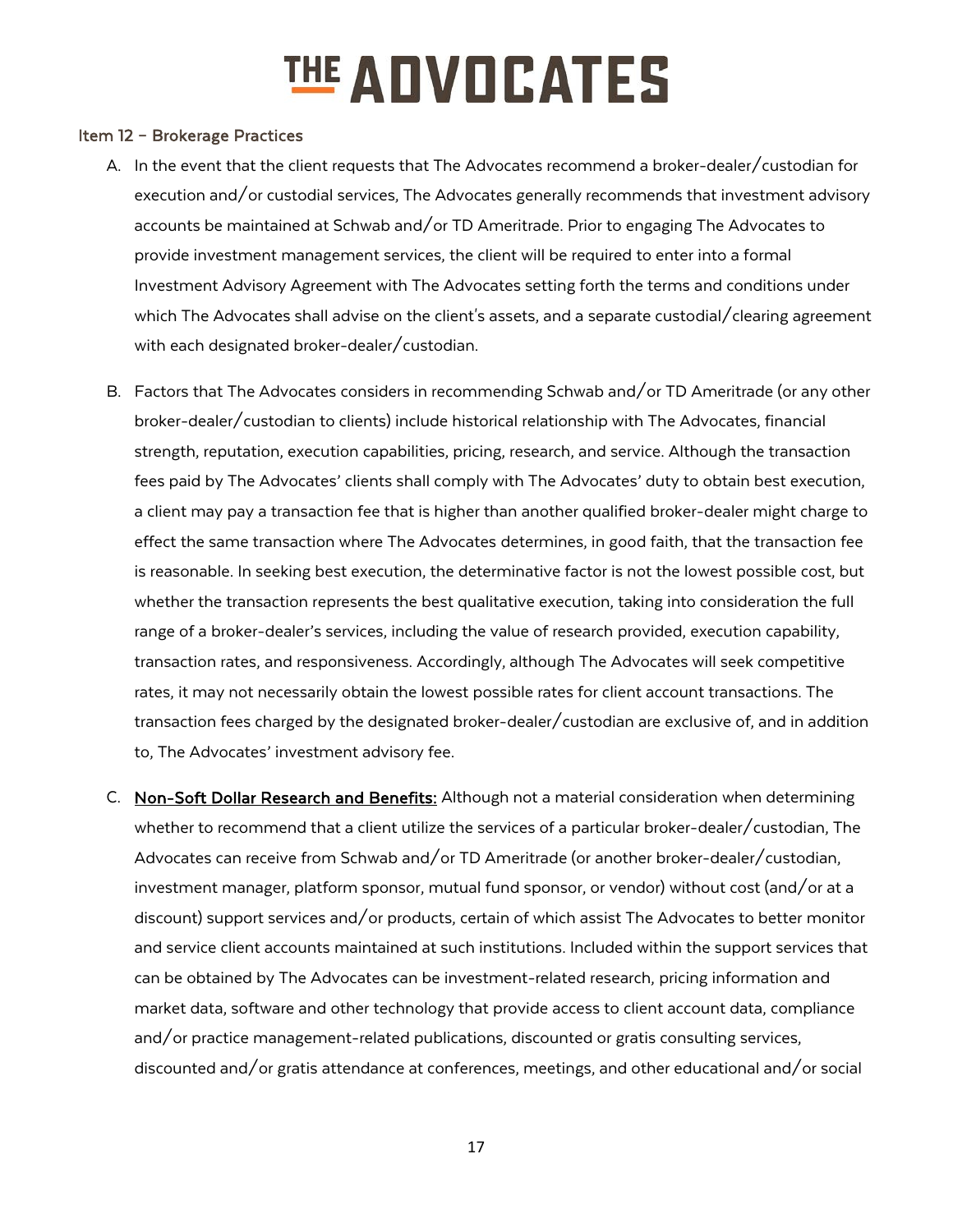events, marketing support-including client events, computer hardware and/or software and/or other products used by The Advocates in furtherance of its investment advisory business operations.

D. The Advocates' clients do not pay more for investment transactions effected and/or assets maintained at Schwab and/or TD Ameritrade as a result of these arrangements. There is no corresponding commitment made by The Advocates to Schwab or TD Ameritrade, or any other any entity, to invest any specific amount or percentage of client assets in any specific mutual funds, securities or other investment products as result of the above arrangements.

ANY QUESTIONS: The Advocates' Chief Compliance Officer, Anna Banks, remains available to address any questions that a client or prospective client may have regarding the above arrangements and the corresponding conflict of interest presented by such arrangements.

- E. Directed Brokerage. The Advocates recommends that its clients utilize the brokerage and custodial services provided by Schwab and/or TD Ameritrade. The Firm generally does not accept directed brokerage arrangements (when a client requires that account transactions be effected through a specific broker-dealer). In such client directed arrangements, the client will negotiate terms and arrangements for their account with that broker-dealer, and Firm will not seek better execution services or prices from other broker-dealers or be able to "batch" the client's transactions for execution through other broker-dealers with orders for other accounts managed by The Advocates. As a result, a client may pay higher commissions or other transaction costs or greater spreads, or receive less favorable net prices, on transactions for the account than would otherwise be the case. Please Note: In the event that the client directs The Advocates to effect securities transactions for the client's accounts through a specific broker-dealer, the client correspondingly acknowledges that such direction may cause the accounts to incur higher commissions or transaction costs than the accounts would otherwise incur had the client determined to effect account transactions through alternative clearing arrangements that may be available through The Advocates. Higher transaction costs adversely impact account performance. Please Also Note: Transactions for directed accounts will generally be executed following the execution of portfolio transactions for non-directed accounts.
- <span id="page-20-0"></span>F. Order Aggregation. Transactions for each client account generally will be effected independently, unless Firm decides to purchase or sell the same securities for several clients at approximately the same time. The Firm may (but is not obligated to) combine or "bunch" such orders for individual equity transactions (including ETFs) with the intention to obtain better execution, to negotiate more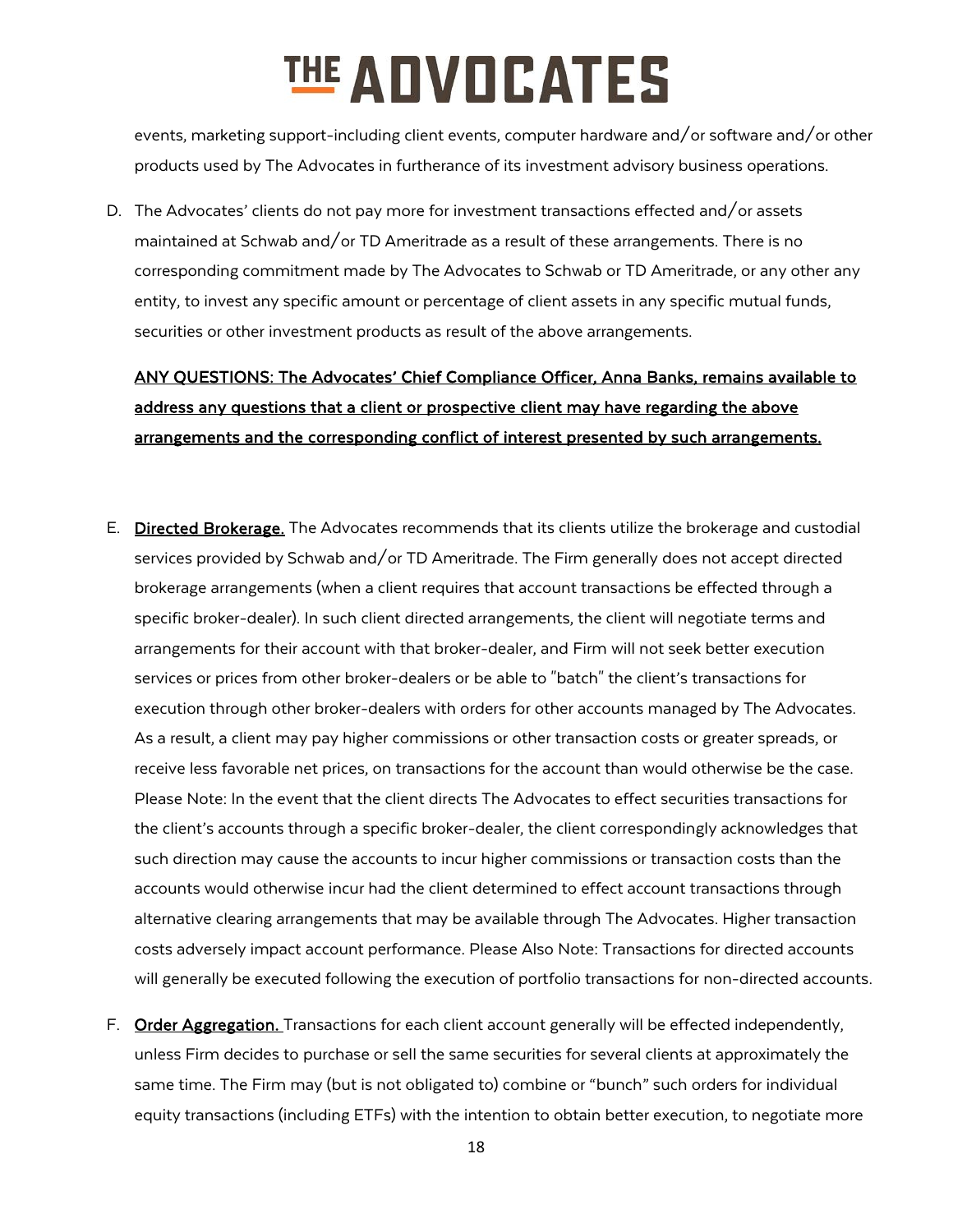favorable commission rates or to allocate equitably among Firm's clients differences in prices and commissions or other transaction costs that might have been obtained had such orders been placed independently. Under this procedure, transactions will be averaged as to price and will be allocated among clients in proportion to the purchase and sale orders placed for each client account on any given day trade. In the event that the Firm becomes aware that a Firm employee seeks to trade in the same security on the same day, the employee transaction will either be included in the "bunch" transaction or transacted after all discretionary client transactions have been completed. The Firm shall not receive any additional compensation or remuneration as the result of such aggregation. Please Note: Except for exchange traded funds, the Firm does not generally purchase individual equity securities for its clients, except to accommodate a client directed request. However, a situation could occur when a Firm employee may inadvertently trade on the same day in the same security as a client prior to the Firm's receipt of the client directed request. Although given the generally small size of the employee transaction, and the Firm's corresponding belief that such employee transaction shall have no material effect on the market price of the respective security, in such situations, the employee could receive a better or worse price execution than the client. Accordingly, to mitigate this issue, when this situation occurs, the Firm shall review the transactions, and if the employee received a better price, the employee's transaction will be averaged with that of the client

#### Item 13 – Review of Accounts

Every client relationship is assigned a primary and secondary advisor. A client's primary advisor reviews all client portfolios at regular intervals and compares each clients' overall portfolio with the respective model portfolio assigned to the client to ensure the portfolio is: (i) suitable to the respective client's investment objectives; (ii) meets that client's quality standards; and (iii) to make sure that their investment objectives are still pertinent to the managed account arrangement. More frequent reviews may be triggered by material changes in variables such as the client's individual circumstances, client deposits and withdrawals or the market economic or political environment. The Advocates' monitoring process includes a daily review of all transactions affecting each account. On a daily basis, most accounts are reconciled by electronic means between The Advocates' portfolio accounting/management system and the brokers of record of The Advocates' clients (primarily Schwab and TD Ameritrade). Delays in account reconciliation occur when data from the custodian of record is not available. This primarily affects accounts "held-away" at a custodian other than those we have a direct relationship with where account data is collected using a data aggregation service. Most of the affected accounts are employer-sponsored retirement plans. Other trigger points include a review of called or maturing securities or other notable events (e.g. material change in a client's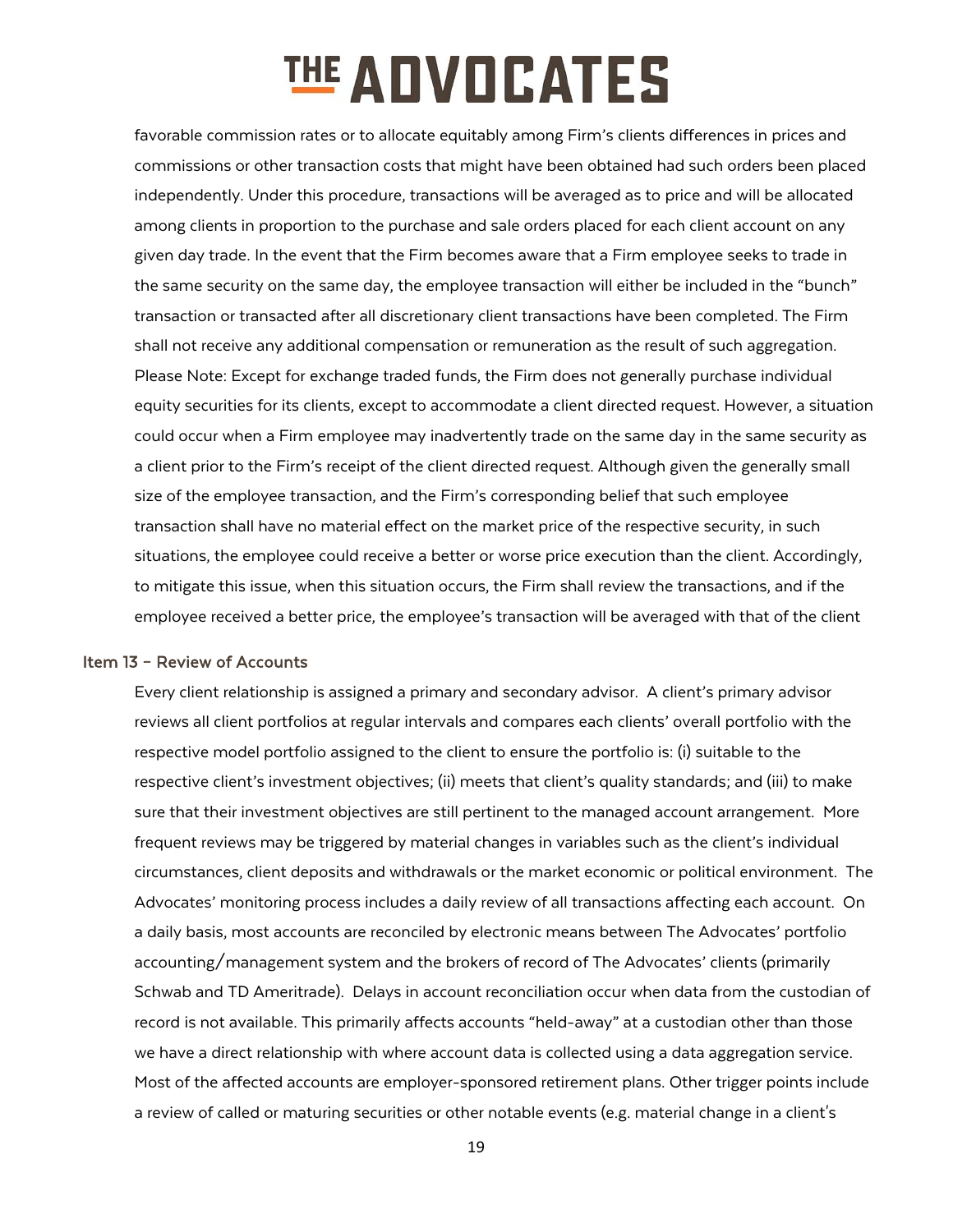financial or personal circumstances). Client account information, transactions, holdings and statements are available on demand through the custodian's website, and in addition on a quarterly basis, The Advocates provides comprehensive reporting to each client. Clients are encouraged to view these statements and compare them to reports produced by The Advocates' portfolio management system. Periodic meetings or teleconferences with each client are typically conducted to review the portfolio status and to reaffirm the basic premises behind the client's allocation. We also utilize a sophisticated trading and rebalancing software (Tamarac Rebalancer) that allows us to easily see which clients' portfolios are out of tolerance with their set model portfolio, when they have excess cash and when cash needs to be raised.

#### Item 14 – Client Referrals and Other Compensation

<span id="page-22-1"></span><span id="page-22-0"></span>As indicated at Item 12 above, The Advocates can receive from Schwab and/or TD Ameritrade without cost (and/or at a discount), support services and/or products. The Advocates' clients do not pay more for investment transactions effected and/or assets maintained at Schwab (or any other institution) as result of this arrangement. There is no corresponding commitment made by The Advocates to Schwab and/or TD Ameritrade, or to any other entity, to invest any specific amount or percentage of client assets in any specific mutual funds, securities or other investment products as a result of the above arrangements. ANY QUESTIONS: The Advocates' Chief Compliance Officer, Anna Banks, remains available to address any questions that a client or prospective client may have regarding the above arrangements and the corresponding conflict of interest presented by such arrangements.

<span id="page-22-2"></span>A. The Advocates does not maintain solicitor arrangements.

#### Item 15 – Custody

The Advocates shall have the ability to deduct its advisory fee from the client's custodial account. Clients are provided with written transaction confirmation notices, and a written summary account statement directly from the custodian (i.e., Schwab, TD Ameritrade, etc.) at least quarterly. Please Note: To the extent that The Advocates provides clients with periodic account statements or reports, the client is urged to compare any statement or report provided by The Advocates with the account statements received from the account custodian. Please Also Note: The account custodian does not verify the accuracy of The Advocates' advisory fee calculation.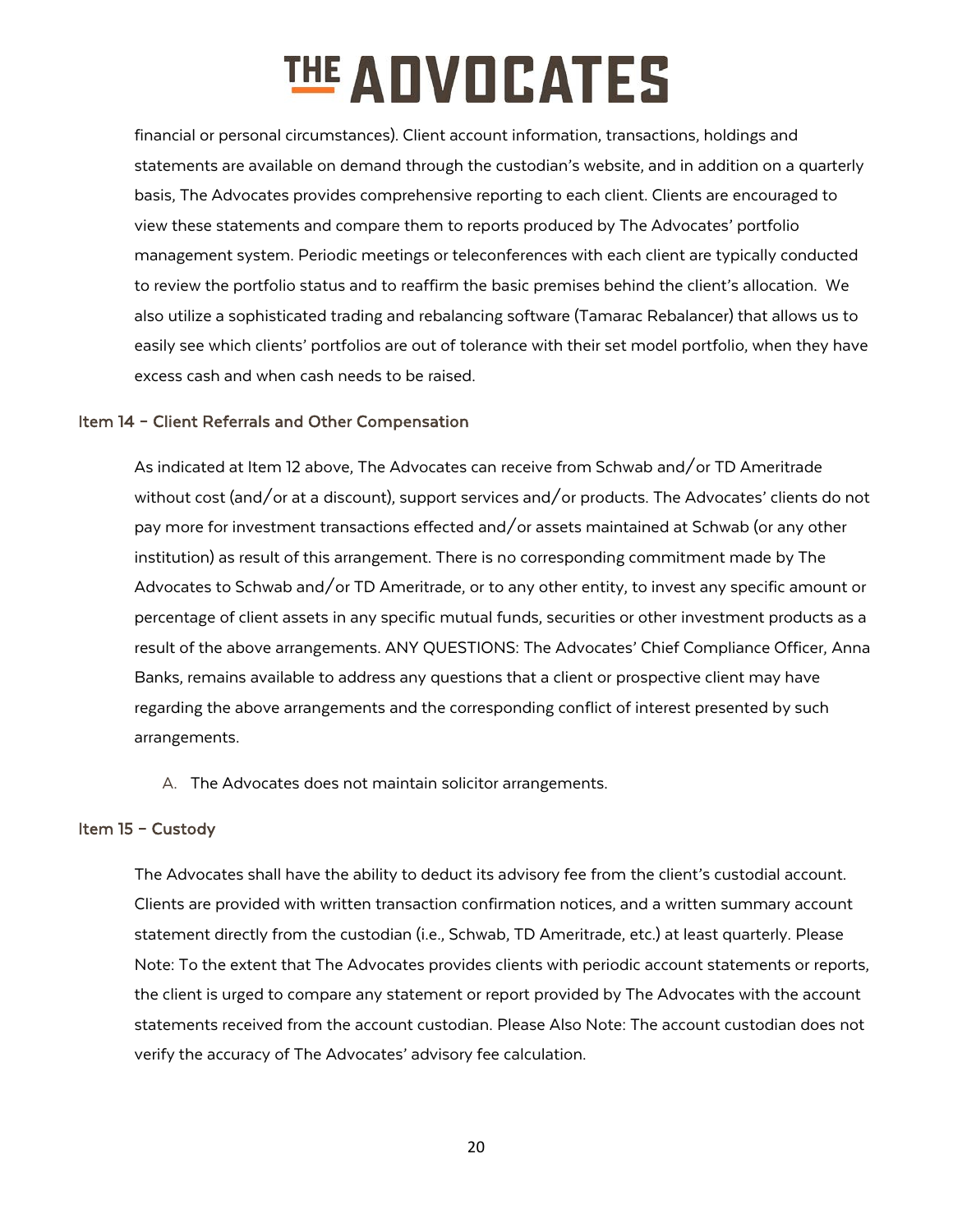A. In addition, some clients have provided The Advocates with passwords to their retirement and/or other accounts that are not maintained at Schwab or TD Ameritrade. These arrangements result in the Registrant having custody, and are disclosed at Item 9 of Part 1 of Form ADV. The affected accounts are subject to an annual surprise CPA examination. **ANY** QUESTIONS: The Advocates' Chief Compliance Officer, Anna Banks, remains available to address any questions that a client or prospective client may have regarding custodyrelated issues.

#### Item 16 – Investment Discretion

The Advocates always receives discretionary authority from the client at the outset of an advisory relationship to select the identity and amount of securities to be bought or sold. In all cases, however, such discretion is to be exercised in a manner consistent with the stated investment objectives for the particular client account. Further, at the inception of a new client relationship, The Advocates always details the names and dollar amounts of the securities that will be initially purchased by in the client's account(s); getting the client's verbal approval at a presentation meeting before moving forward with any trading. We obtain trading, disbursement, and fee payment authorization in conjunction with client account openings.

When selecting securities and determining amounts, we observe the investment policies, limitations and restrictions of the clients for which we advise.

#### <span id="page-23-0"></span>Item 17 - Voting Client Securities

As a matter of firm policy and practice, The Advocates does not have any authority to and does not vote proxies on behalf of advisory clients. Clients retain the responsibility for receiving and voting proxies for any and all securities maintained in client portfolios. Clients will receive their proxies and other solicitations directly from their custodian or a transfer agent, not from us. If a client wishes to discuss a proxy, they may call or email us to ask us our advice regarding voting the proxy.

#### <span id="page-23-1"></span>Item 18 – Financial Information

Registered investment advisers are required in this Item to provide you with certain financial information or disclosures about The Advocates' financial condition. We have no financial commitments that impair our ability to meet contractual and fiduciary commitments to clients and have not been the subject of a bankruptcy proceeding.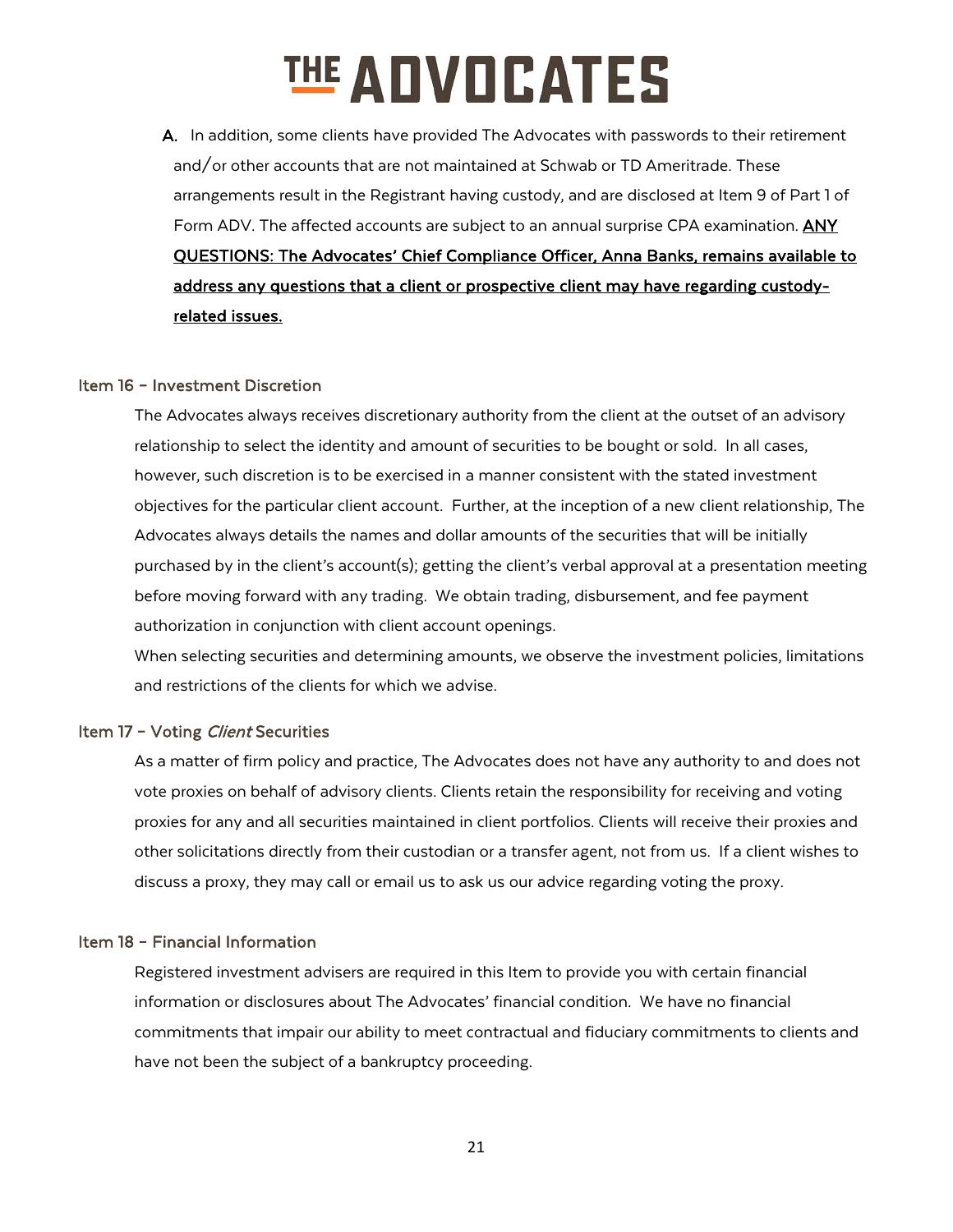

ANY QUESTIONS: The Advocates' Chief Compliance Officer, Anna Banks, remains available to address

any questions regarding this Part 2A.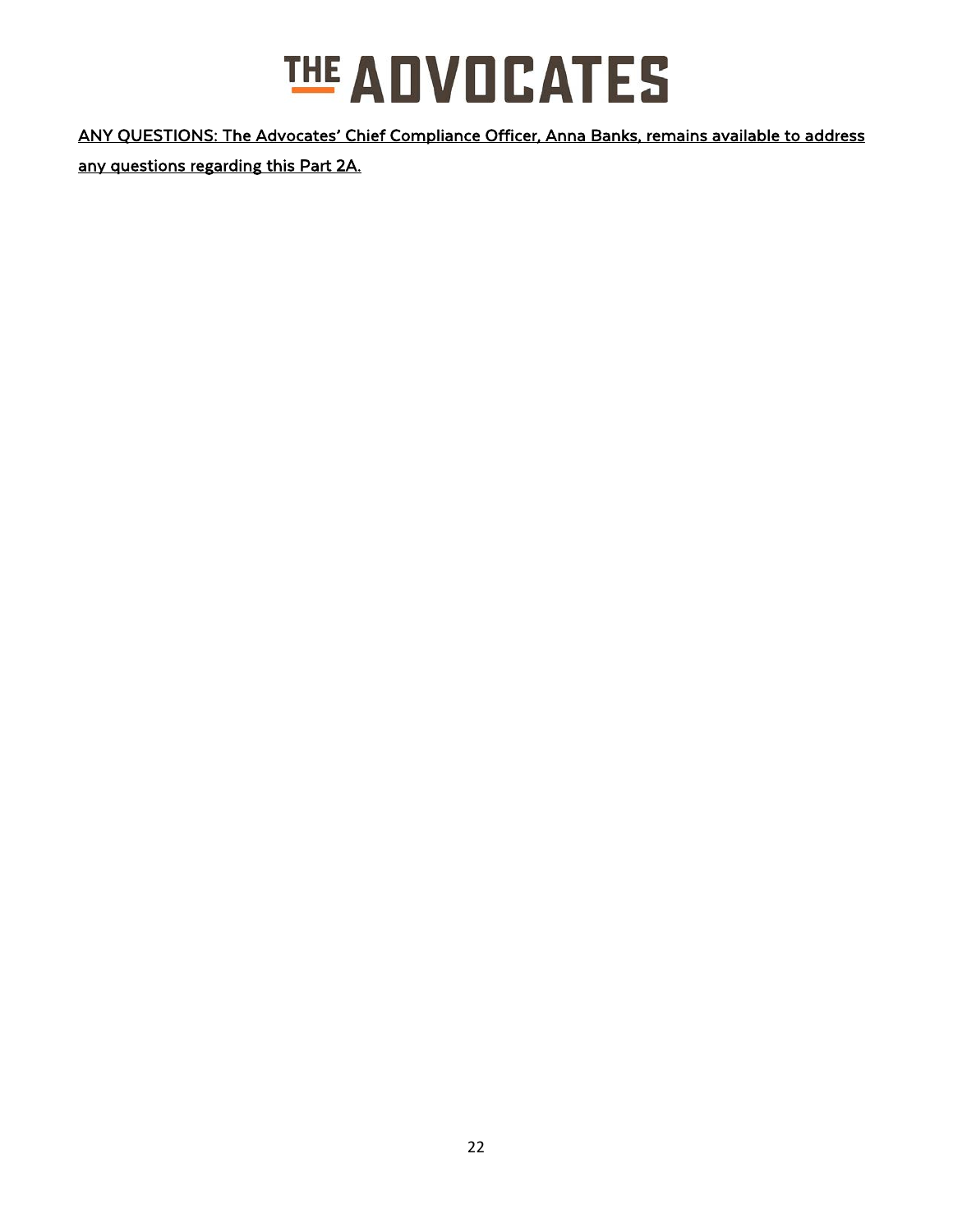Item 1- Cover Page

### Your Advocates Ltd., LLP

DBA "The Advocates"

### Form ADV Part 2B – Individual Disclosure Brochure

for

Paul Edwin Palmer, Jr.

Your Advocates Ltd., LLP

DBA "The Advocates"

920 Memorial City Way Ste. 250, Houston, TX 77024

Phone: 713 827-8014

Website: [www.youradvocates.com](http://www.youradvocates.com/)

Email: [paul@youradvocates.com](mailto:paul@youradvocates.com)

March 24, 2022

This Brochure Supplement provides information about Paul Edwin Palmer, Jr. that supplements the Your Advocates Ltd., LLP Brochure. You should have received a copy of that Brochure. Please contact Anna Banks if you did not receive Your Advocates' Brochure or if you have any questions about the contents of this supplement.

Additional information about Paul Palmer, Jr. is available on the SEC's website at [www.adviserinfo.sec.gov.](http://www.adviserinfo.sec.gov/)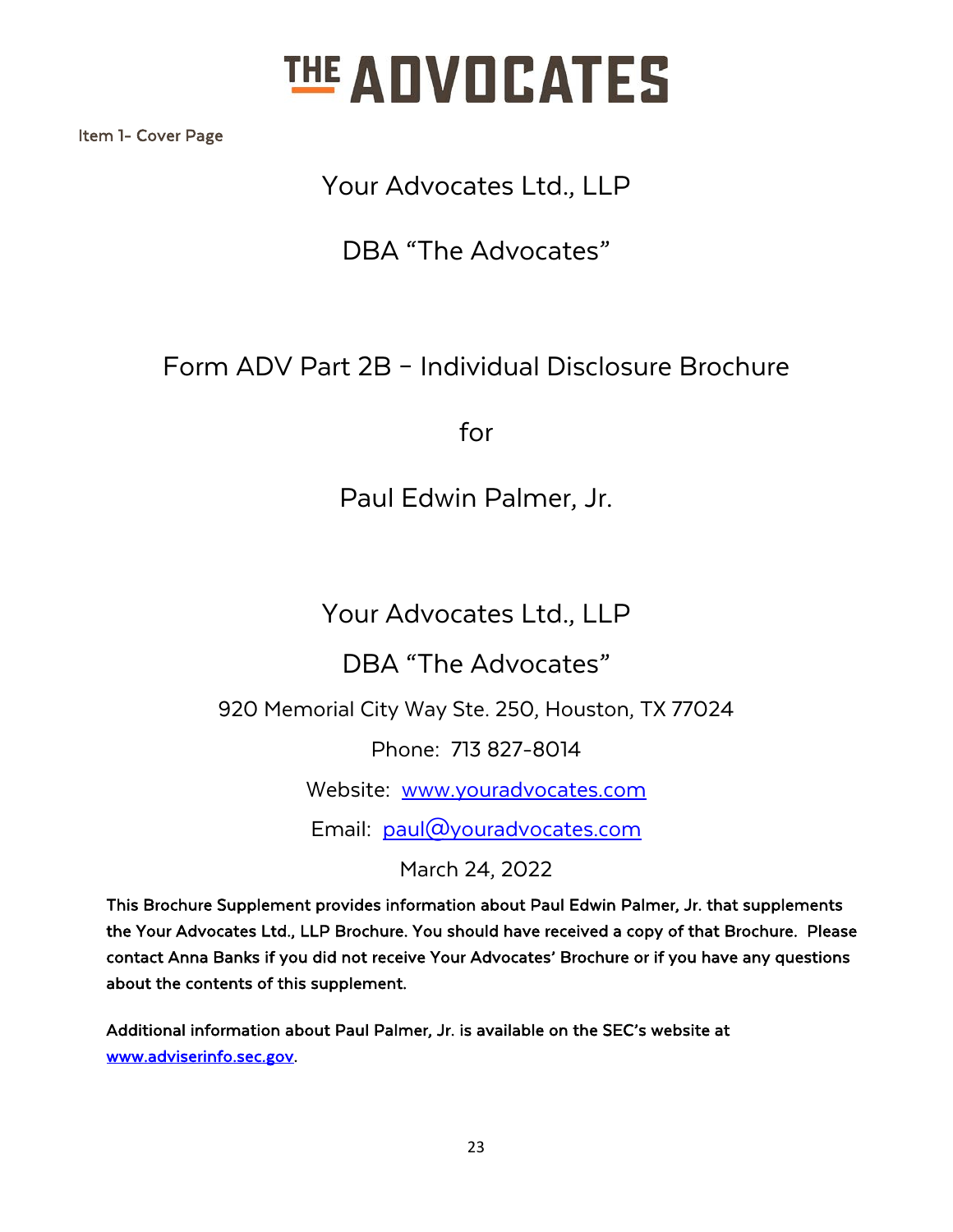#### Item 2- Educational Background and Business Experience

Paul E. Palmer, Jr. - Born 1958

#### Education Background:

Graduated with a BS degree in Business Administration from Louisiana State University in 1980. Mr. Palmer also earned his Certified Financial Planner (CFP®) designation in 1986 and the Chartered Life Underwriter (CLU®) designation in 1996 and is a graduate of the College for Financial Planning's CFP Certification Education Program.

#### Additional Information on Professional Designations:

• CFP: The CERTIFIED FINANCIAL PLANNER™, CFP® and federally registered CFP (with flame design) marks (collectively, the "CFP® marks") are professional certification marks granted in the United States by Certified Financial Planner Board of Standards, Inc. ("CFP Board").

The CFP® certification is a voluntary certification; no federal or state law or regulation requires financial planners to hold CFP® certification. It is recognized in the United States and a number of other countries for its (1) high standard of professional education; (2) stringent code of conduct and standards of practice; and (3) ethical requirements that govern professional engagements with clients. Currently, more than 62,000 individuals have obtained CFP® certification in the United States.

To attain the right to use the CFP® marks, an individual must satisfactorily fulfill the following requirements:

- **E** Education Complete an advanced college-level course of study addressing the financial planning subject areas that CFP Board's studies have determined as necessary for the competent and professional delivery of financial planning services, and attain a Bachelor's Degree from a regionally accredited United States college or university (or its equivalent from a foreign university). CFP Board's financial planning subject areas include insurance planning and risk management, employee benefits planning, investment planning, income tax planning, retirement planning, and estate planning;
- Examination Pass the comprehensive CFP® Certification Examination. The examination, administered in 10 hours over a two-day period, includes case studies and client scenarios designed to test one's ability to correctly diagnose financial planning issues and apply one's knowledge of financial planning to real world circumstances;
- Experience Complete at least three years of full-time financial planning-related experience (or the equivalent, measured as 2,000 hours per year); and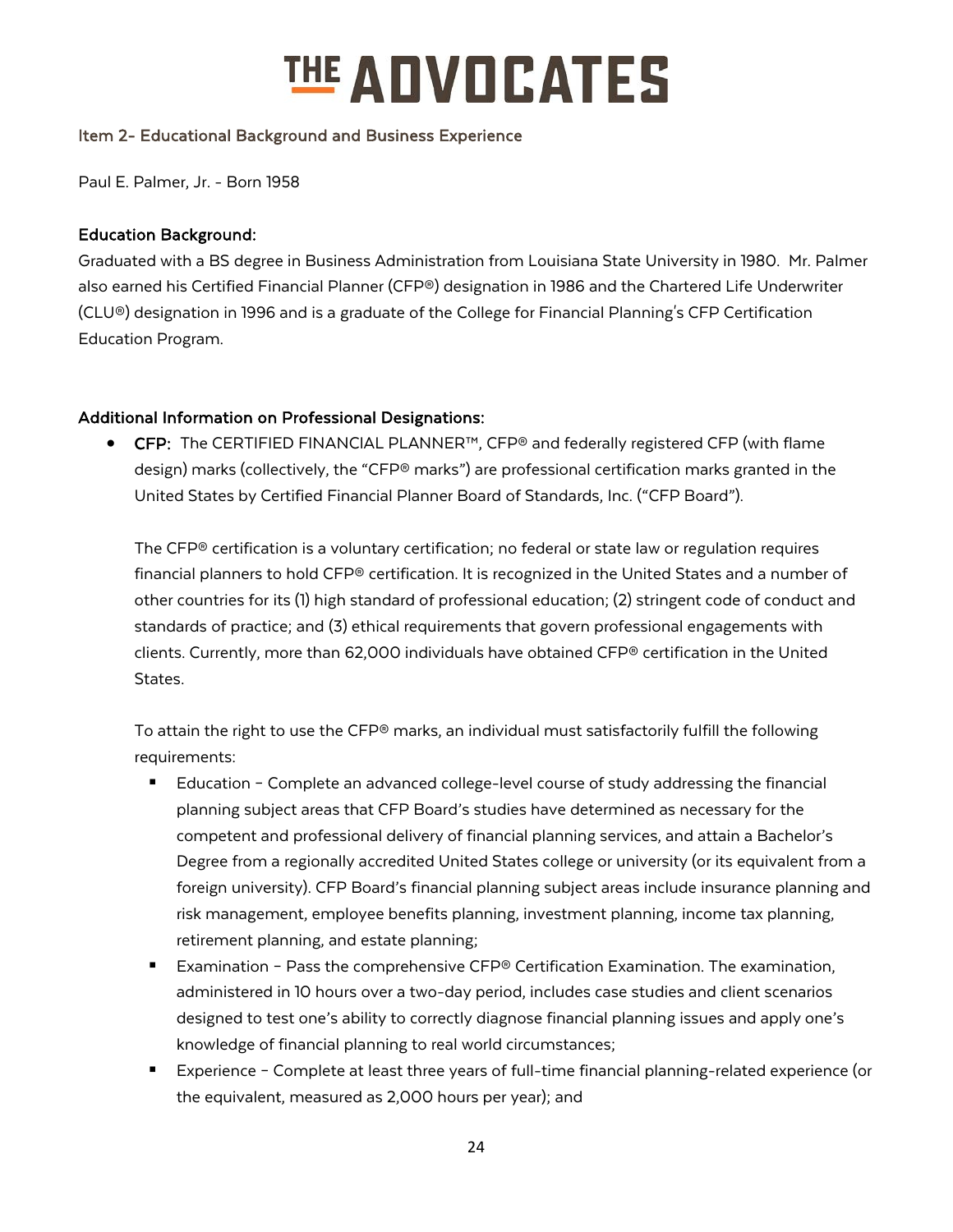Ethics – Agree to be bound by CFP Board's Standards of Professional Conduct, a set of documents outlining the ethical and practice standards for CFP® professionals.

Individuals who become certified must complete the following ongoing education and ethics requirements in order to maintain the right to continue to use the CFP® marks:

- Continuing Education Complete 30 hours of continuing education hours every two years, including two hours on the Code of Ethics and other parts of the Standards of Professional Conduct, to maintain competence and keep up with developments in the financial planning field; and
- Ethics Renew an agreement to be bound by the Standards of Professional Conduct. The Standards prominently require that CFP® professionals provide financial planning services at a fiduciary standard of care. This means CFP® professionals must provide financial planning services in the best interests of their clients.

CFP® professionals who fail to comply with the above standards and requirements may be subject to CFP Board's enforcement process, which could result in suspension or permanent revocation of their CFP® certification.

• CLU: To receive the CLU® designation, you must successfully complete all courses in your selected program, meet experience requirements and ethics standards, and agree to comply with The American College Code of Ethics and Procedures.

Business Background:

10/2006 – Present: Your Advocates Ltd., LLP, Partner

- 10/2006 Present: Cypress Advisory Management, Inc., President
- 10/1993 10/2006 Cypress Advisory Services, a sole proprietorship, President/Owner

#### Item 3- Disciplinary Information

Registered investment advisers are required to disclose all material facts regarding any legal or disciplinary events that would be material to your evaluation of each supervised person providing investment advice. No information is applicable to this Item.

#### Item 4- Other Business Activities

As detailed in The Advocates' ADV Part II A Item 10C, Your Advocates Ltd., LLP Ltd., LLP is licensed as an insurance agency with Paul E. Palmer and Coleman E. Campbell as agents holding their Texas General Lines insurance license. In this capacity The Advocates acts as a broker for term and permanent life insurance,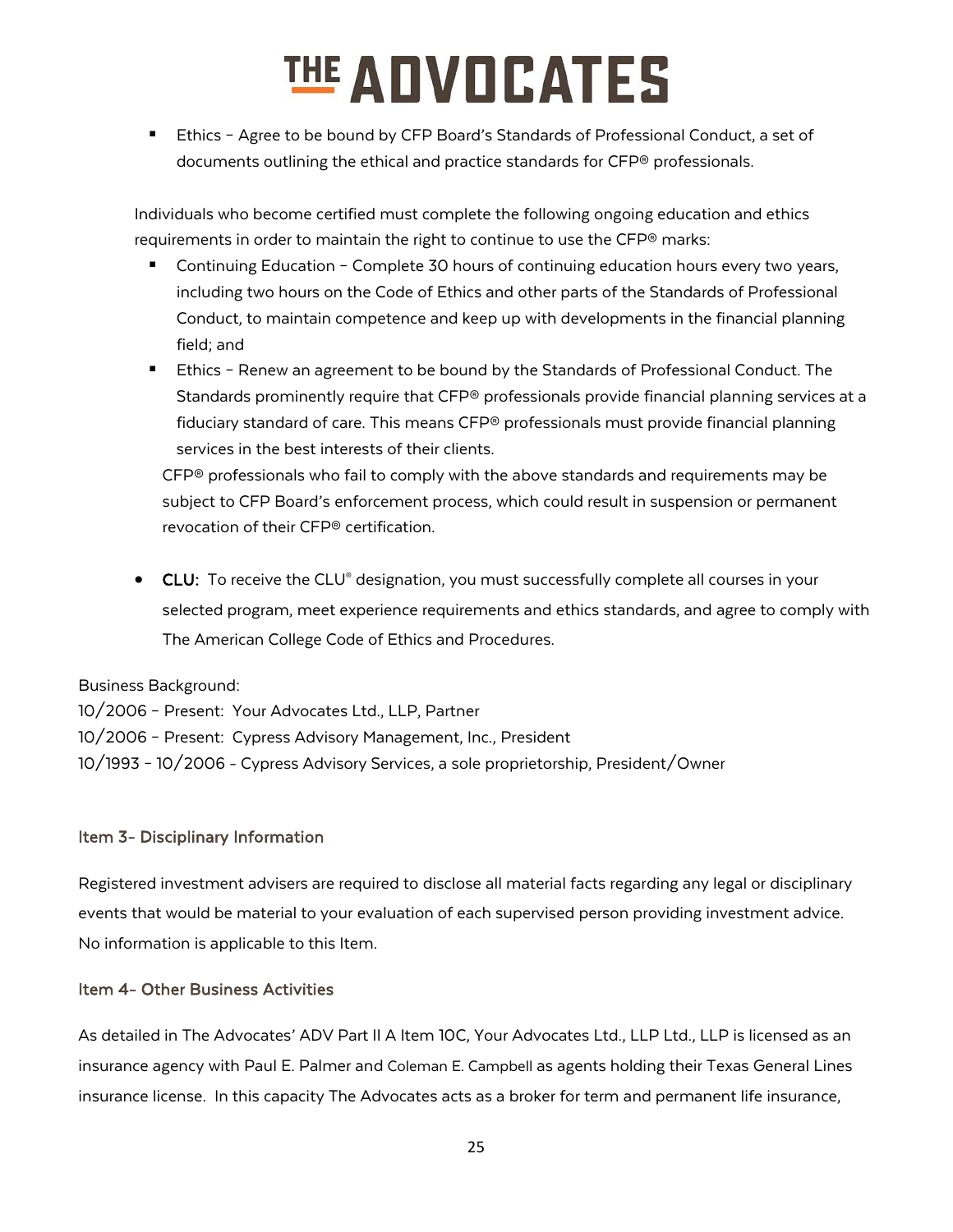disability insurance, fixed rate annuities, and long-term care insurance. These insurance products are risk management tools and may be appropriate and suitable for many clients. Since The Advocates has found that sending the client to another company to purchase the above insurance does not typically result in a discount, The Advocates offers to serve as the client's representative and broker of record in the purchase. The commissions are always fully disclosed to the client and it is only at the request of our clients that we represent them as an insurance broker in the insurance marketplace. Additionally, the client is informed that they can always use an outside broker for their insurance purchases. The insurance activities comprise less than 5% of our business activities. As such, associated persons of The Advocates are licensed insurance brokers and sell insurance products (i.e. term life, disability, and long-term care) to the clients of The Advocates.

#### Item 5- Additional Compensation

Paul Palmer, Jr. does not receive any economic benefits, sales awards, or other compensation in connection with providing advisory services to clients.

#### Item 6 - Supervision

Paul Palmer, Jr. serves in multiple capacities for The Advocates including:

- Principal and Limited Partner
- Business development
- Client financial plan preparation
- Client insurance analysis
- Client estate planning

We recognize that the lack of segregation of duties may potentially create conflicts of interest, however, our policies and procedures ensure timely and accurate recordkeeping and supervision, and all client financial plans and major portfolio shifts (i.e. not portfolio rebalancing) are jointly reviewed with all business partners prior to implementation. Paul Palmer, Jr., Kurt Box and Cole Campbell are the only partners at Your Advocates Ltd., LLP and as such, are responsible for supervision of all business and advisory activities.

#### Item 7- Requirements for State-Registered Advisers

State registered investment adviser representatives are required to disclose all material facts regarding certain legal, disciplinary, or financial events that would be material to the evaluation of the representative. Paul Palmer, Jr. is currently not subject to, nor has ever been subject to, any legal, disciplinary, or financial events of this nature.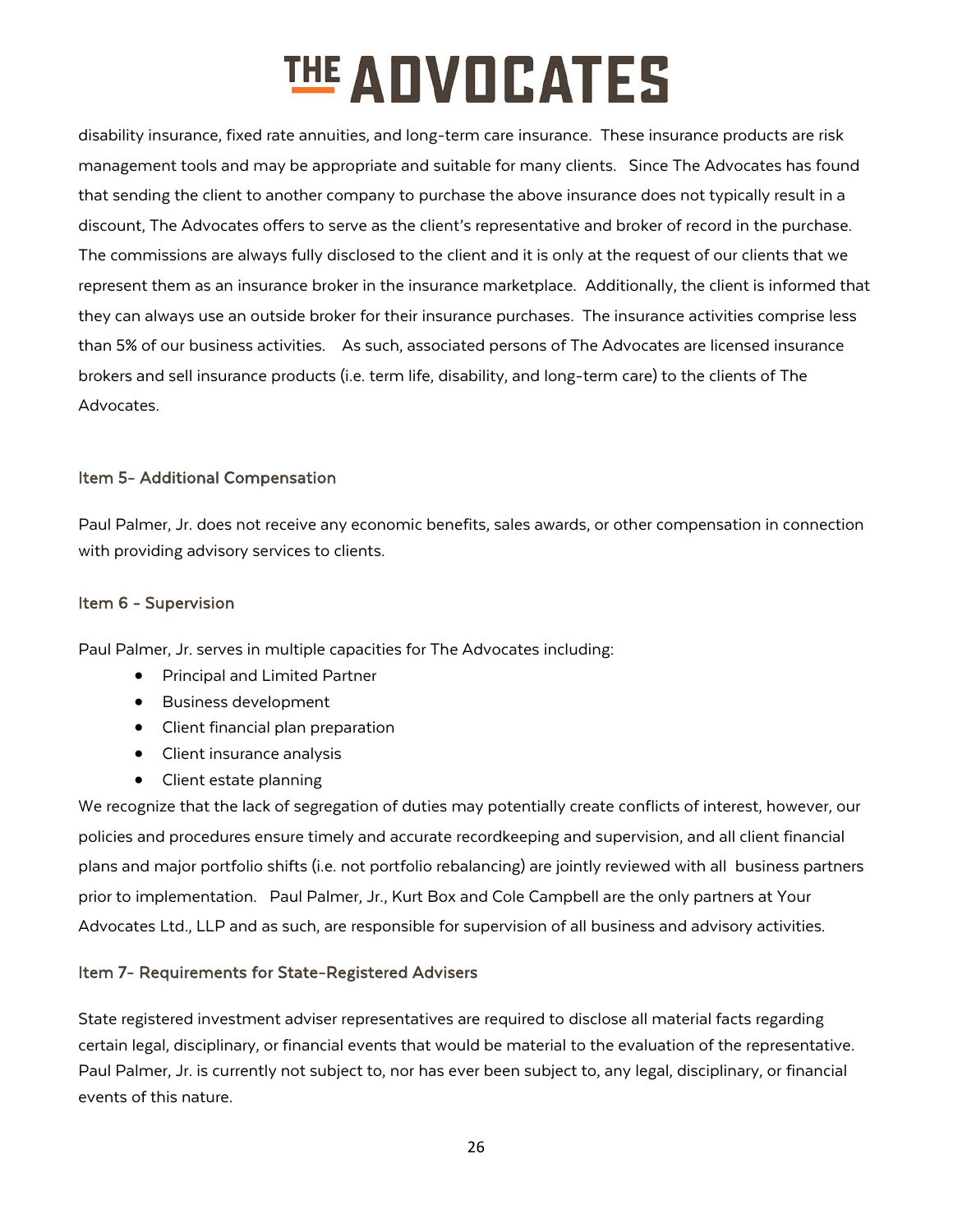Item 1- Cover Page

### Your Advocates Ltd., LLP

### DBA "The Advocates"

### Form ADV Part 2B – Individual Disclosure Brochure

for

Kurt Louis Box

### Your Advocates Ltd., LLP

### DBA "The Advocates"

920 Memorial City Way Ste. 250, Houston, TX 77024

Phone: 713 827-8014

Website: [www.youradvocates.com](http://www.youradvocates.com/)

Email: [kurt@youradvocates.com](mailto:kurt@youradvocates.com)

March 24, 2022

This Brochure Supplement provides information about Kurt Box that supplements the Your Advocates., LLP Brochure. You should have received a copy of that Brochure. Please contact Anna Banks if you did not receive Your Advocates' Brochure or if you have any questions about the contents of this supplement.

Additional information about Kurt Box is available on the SEC's website at [www.adviserinfo.sec.gov.](http://www.adviserinfo.sec.gov/)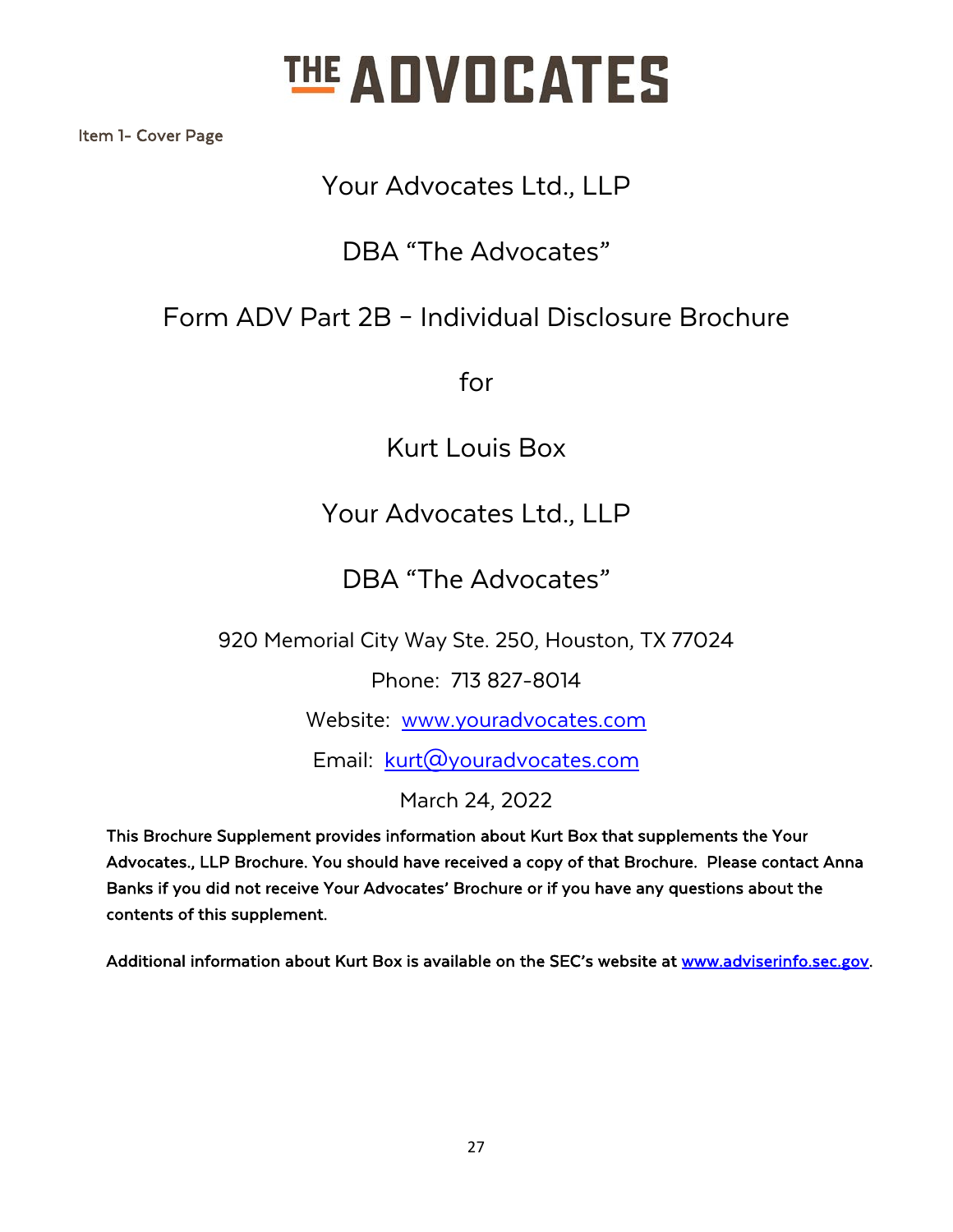#### Item 2- Educational Background and Business Experience

Kurt Louis Box - Born 1976

#### Education Background:

Graduated Magna Cum Laude with a BS degree in Accounting from Texas A&M University and Master's of Science (MS) in Finance from Texas A&M University. Mr. Box has also earned his Certified Financial Planner (CFP® ) designation, the Accredited Investor Advisor (AIF) designation and is a graduate of the College for Financial Planning's CFP Certification Education Program.

#### Additional Information on Professional Designations:

• CFP: The CERTIFIED FINANCIAL PLANNER™, CFP® and federally registered CFP (with flame design) marks (collectively, the "CFP® marks") are professional certification marks granted in the United States by Certified Financial Planner Board of Standards, Inc. ("CFP Board").

The CFP® certification is a voluntary certification; no federal or state law or regulation requires financial planners to hold CFP® certification. It is recognized in the United States and a number of other countries for its (1) high standard of professional education; (2) stringent code of conduct and standards of practice; and (3) ethical requirements that govern professional engagements with clients. Currently, more than 62,000 individuals have obtained CFP® certification in the United States.

To attain the right to use the CFP® marks, an individual must satisfactorily fulfill the following requirements:

- Education Complete an advanced college-level course of study addressing the financial planning subject areas that CFP Board's studies have determined as necessary for the competent and professional delivery of financial planning services, and attain a Bachelor's Degree from a regionally accredited United States college or university (or its equivalent from a foreign university). CFP Board's financial planning subject areas include insurance planning and risk management, employee benefits planning, investment planning, income tax planning, retirement planning, and estate planning;
- **Examination Pass the comprehensive CFP® Certification Examination. The examination,** administered in 10 hours over a two-day period, includes case studies and client scenarios designed to test one's ability to correctly diagnose financial planning issues and apply one's knowledge of financial planning to real world circumstances;
- Experience Complete at least three years of full-time financial planning-related experience (or the equivalent, measured as 2,000 hours per year); and
- Ethics Agree to be bound by CFP Board's Standards of Professional Conduct, a set of documents outlining the ethical and practice standards for CFP® professionals.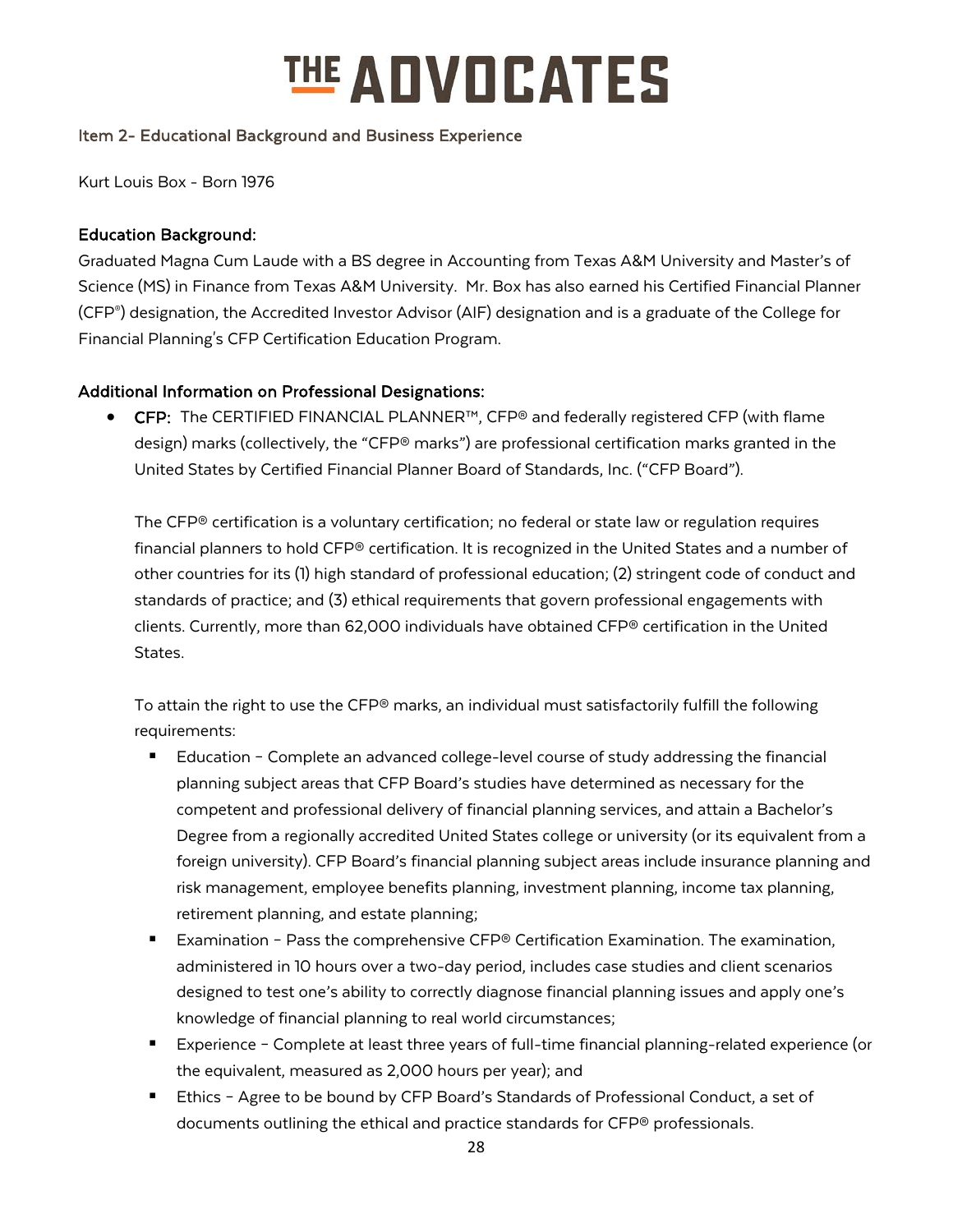Individuals who become certified must complete the following ongoing education and ethics requirements in order to maintain the right to continue to use the CFP® marks:

- Continuing Education Complete 30 hours of continuing education hours every two years, including two hours on the Code of Ethics and other parts of the Standards of Professional Conduct, to maintain competence and keep up with developments in the financial planning field; and
- Ethics Renew an agreement to be bound by the Standards of Professional Conduct. The Standards prominently require that CFP® professionals provide financial planning services at a fiduciary standard of care. This means CFP® professionals must provide financial planning services in the best interests of their clients.

CFP® professionals who fail to comply with the above standards and requirements may be subject to CFP Board's enforcement process, which could result in suspension or permanent revocation of their CFP® certification.

#### Business Background:

10/2006 - Present: Your Advocates Ltd., LLP, Principal 04/2003 - 10/2006 - Cypress Advisory Services, Principal 01/2001 – 04/2003 – Sanders Morris Harris, Investment Banking Analyst 06/2000 – 12/2001 – Tenfold Corporation, Software Developer

### Item 3- Disciplinary Information

Registered investment advisers are required to disclose all material facts regarding any legal or disciplinary events that would be material to your evaluation of each supervised person providing investment advice. No information is applicable to this Item.

### Item 4- Other Business Activities

As detailed in The Advocates' ADV Part II A Item 10C, Your Advocates, Ltd., LLP is licensed as an insurance agency with Paul E. Palmer and Coleman E. Campbell as agents holding their Texas General Lines insurance license. In this capacity The Advocates acts as a broker for term and permanent life insurance, disability insurance, fixed rate annuities, and long-term care insurance. These insurance products are risk management tools and may be appropriate and suitable for many clients. Since The Advocates has found that sending the client to another company to purchase the above insurance does not typically result in a discount, The Advocates offers to serve as the client's representative and broker of record in the purchase. The commissions are always fully disclosed to the client and it is only at the request of our clients that we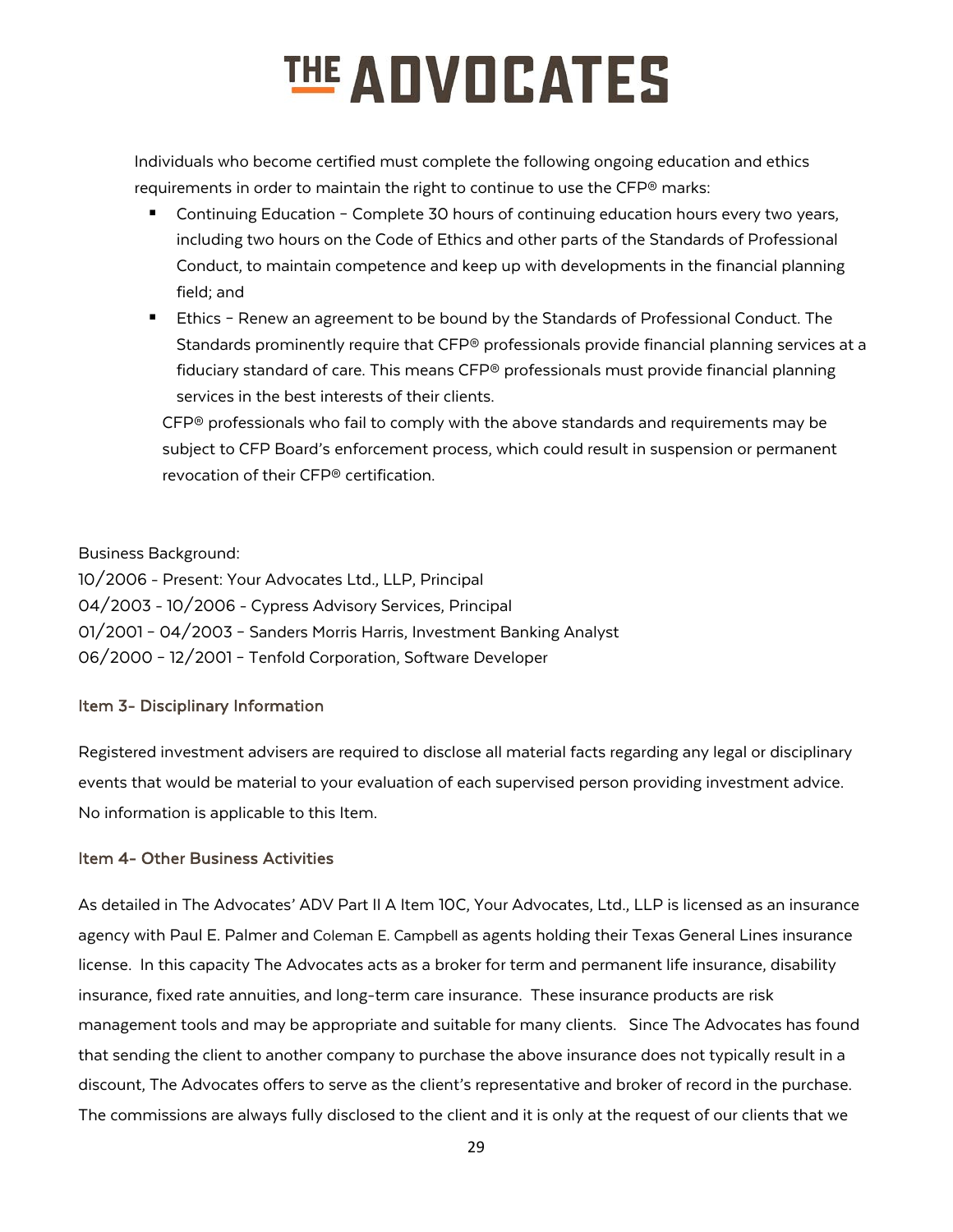represent them as an insurance broker in the insurance marketplace. Additionally, the client is informed that they can always use an outside broker for their insurance purchases. The insurance activities comprise less than 5% of our business activities. As such, associated persons of The Advocates are licensed insurance brokers and sell insurance products (i.e. term life, disability, and long-term care) to the clients of The Advocates.

### Item 5- Additional Compensation

Kurt Box does not receive any economic benefits, sales awards, or other compensation in connection with providing advisory services to clients.

### Item 6 - Supervision

Kurt Box serves in multiple capacities for The Advocates including:

- Principal and Limited Partner
- Internal accounting
- Client financial plan preparation
- Client portfolio management and trading
- Client tax planning (not preparation)

We recognize that the lack of segregation of duties may potentially create conflicts of interest. However, our policies and procedures ensure timely and accurate recordkeeping and supervision, and all client financial plans and major portfolio shifts (i.e. not portfolio rebalancing) are discussed with and reviewed by another The Advocates partner prior to implementation. Paul Palmer, Jr., Kurt Box and Cole Campbell are the only partners at Your Advocates Ltd., LLP and as such, are responsible for supervision of all business and advisory activities.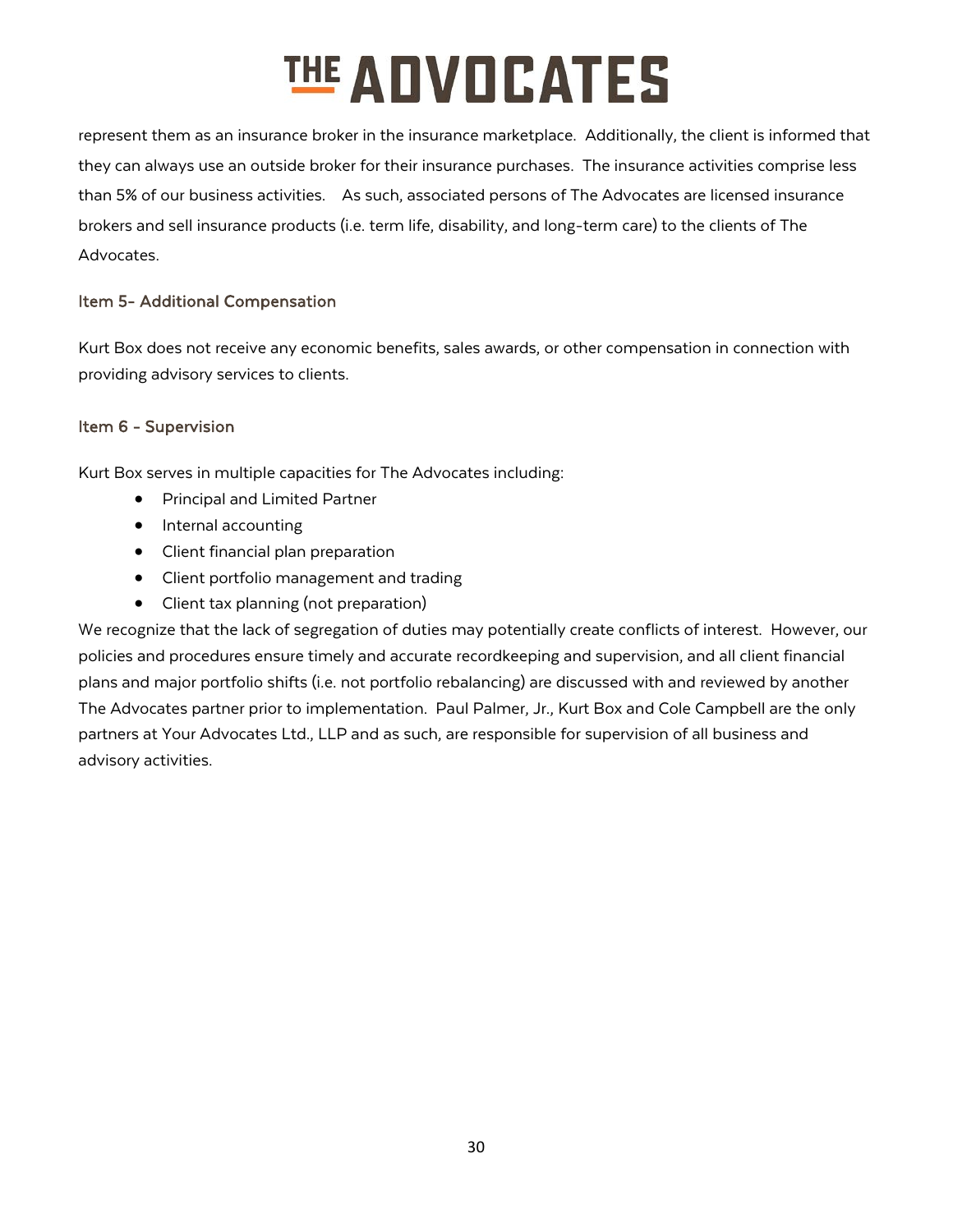Item 1- Cover Page

### Your Advocates Ltd., LLP

DBA "The Advocates"

Form ADV Part 2B – Individual Disclosure Brochure

for

Coleman Edward Campbell

Your Advocates Ltd., LLP

DBA "The Advocates"

920 Memorial City Way Ste. 250, Houston, TX 77024

Phone: 713 827-8014

Website: [www.youradvocates.com](http://www.youradvocates.com/)

Email: [cole@youradvocates.com](mailto:cole@youradvocates.com)

March 24, 2022

This Brochure Supplement provides information about Coleman Edward Campbell that supplements the Your Advocates Ltd., LLP Brochure. You should have received a copy of that Brochure. Please contact Anna Banks if you did not receive The Advocates' Brochure or if you have any questions about the contents of this supplement.

Additional information about Coleman Edward Campbell is available on the SEC's website at [www.adviserinfo.sec.gov.](http://www.adviserinfo.sec.gov/)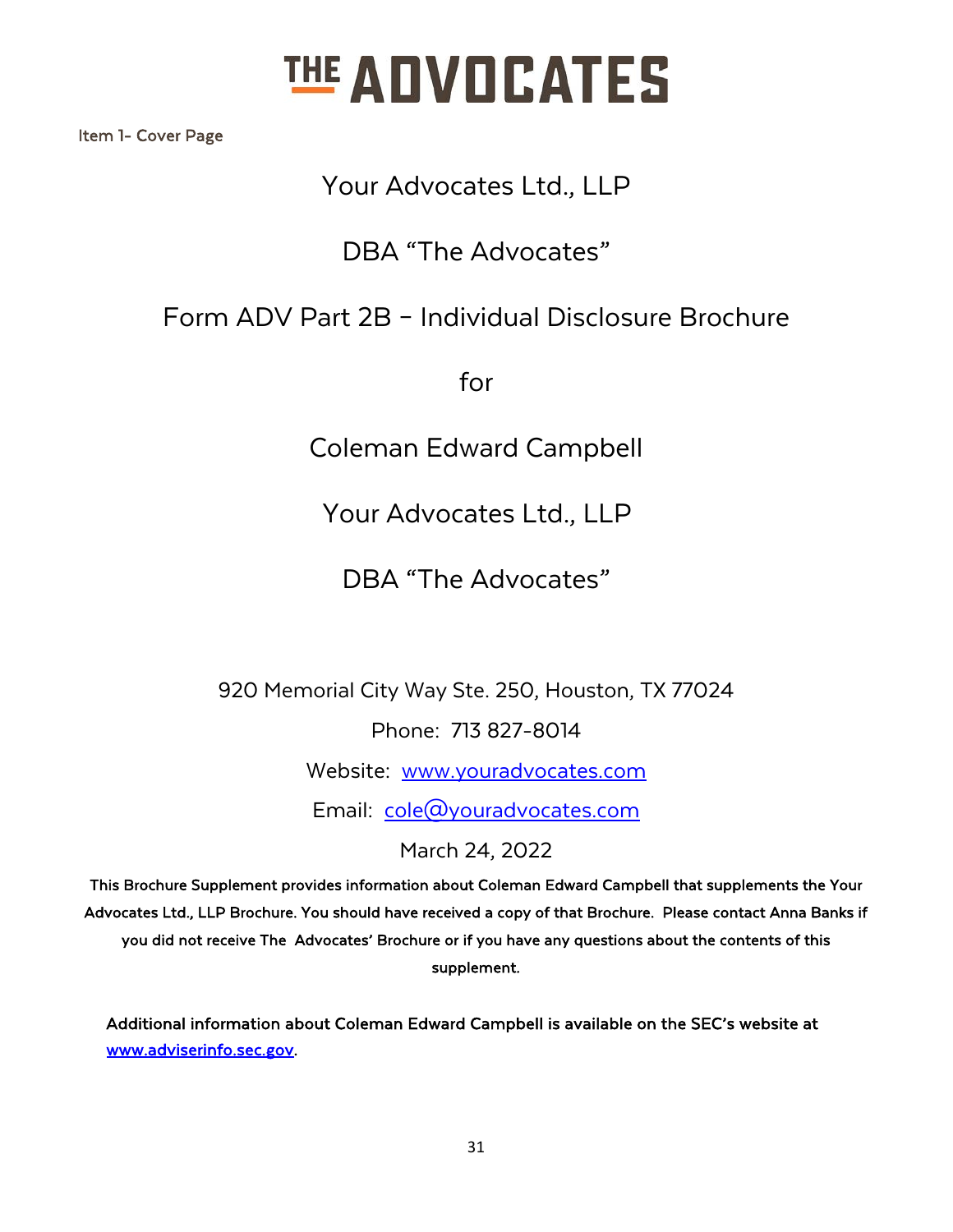#### Item 2- Educational Background and Business Experience

Coleman E. Campbell - Born 1969

### Education Background:

Attended Sam Houston State University in Business Administration, did not graduate. Mr. Campbell also earned his Certified Financial Planner (CFP®) designation and the Chartered Life Underwriter (CLU®) designation.

### Additional Information on Professional Designations:

• CFP: The CERTIFIED FINANCIAL PLANNER™, CFP® and federally registered CFP (with flame design) marks (collectively, the "CFP® marks") are professional certification marks granted in the United States by Certified Financial Planner Board of Standards, Inc. ("CFP Board").

The CFP® certification is a voluntary certification; no federal or state law or regulation requires financial planners to hold CFP® certification. It is recognized in the United States and a number of other countries for its (1) high standard of professional education; (2) stringent code of conduct and standards of practice; and (3) ethical requirements that govern professional engagements with clients. Currently, more than 62,000 individuals have obtained CFP® certification in the United **States** 

To attain the right to use the CFP® marks, an individual must satisfactorily fulfill the following requirements:

- **E** Education Complete an advanced college-level course of study addressing the financial planning subject areas that CFP Board's studies have determined as necessary for the competent and professional delivery of financial planning services, and attain a Bachelor's Degree from a regionally accredited United States college or university (or its equivalent from a foreign university). CFP Board's financial planning subject areas include insurance planning and risk management, employee benefits planning, investment planning, income tax planning, retirement planning, and estate planning;
- Examination Pass the comprehensive CFP® Certification Examination. The examination, administered in 10 hours over a two-day period, includes case studies and client scenarios designed to test one's ability to correctly diagnose financial planning issues and apply one's knowledge of financial planning to real world circumstances;
- Experience Complete at least three years of full-time financial planning-related experience (or the equivalent, measured as 2,000 hours per year); and
- Ethics Agree to be bound by CFP Board's Standards of Professional Conduct, a set of documents outlining the ethical and practice standards for CFP® professionals.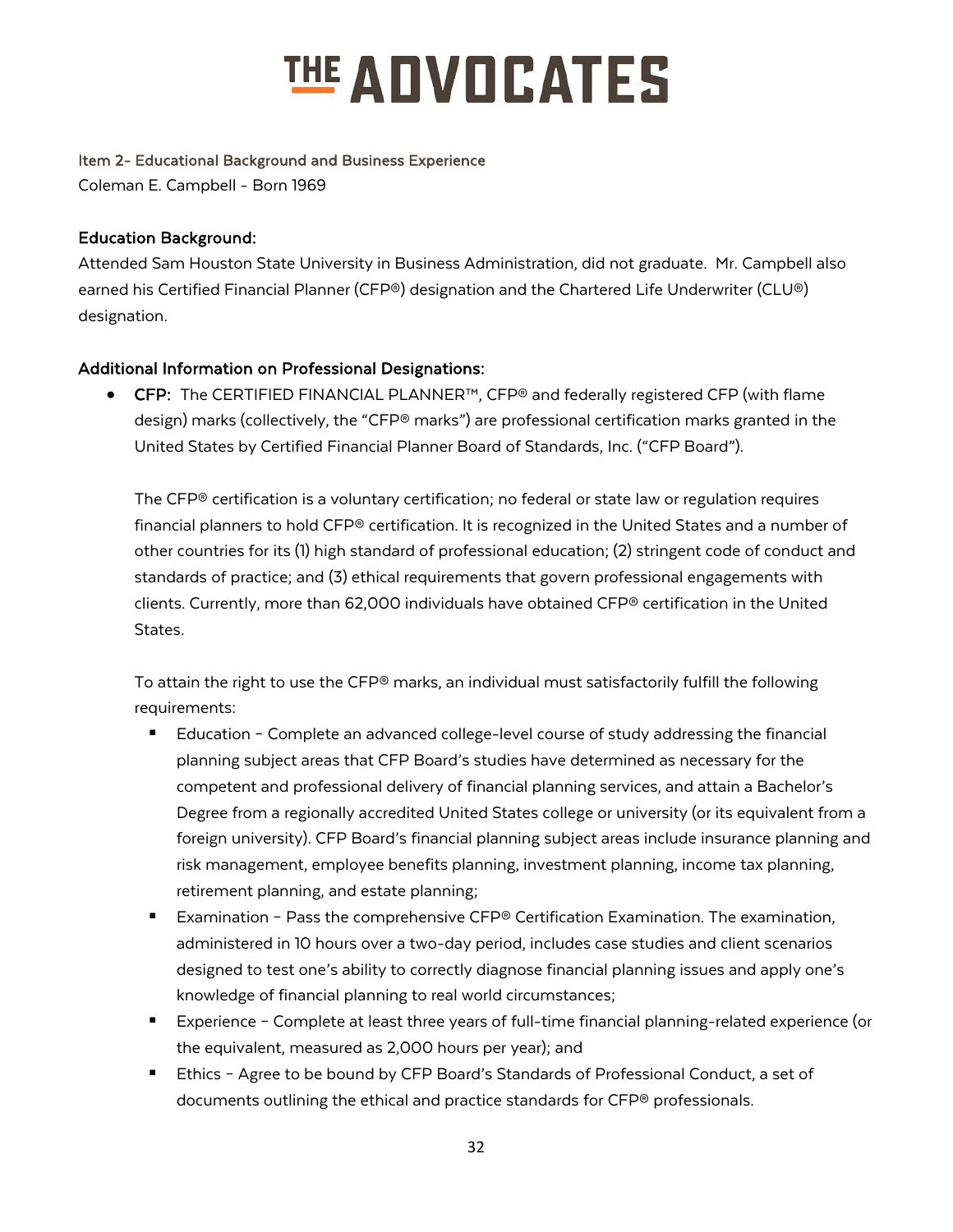Individuals who become certified must complete the following ongoing education and ethics requirements in order to maintain the right to continue to use the CFP® marks:

- Continuing Education Complete 30 hours of continuing education hours every two years, including two hours on the Code of Ethics and other parts of the Standards of Professional Conduct, to maintain competence and keep up with developments in the financial planning field; and
- Ethics Renew an agreement to be bound by the Standards of Professional Conduct. The Standards prominently require that CFP® professionals provide financial planning services at a fiduciary standard of care. This means CFP® professionals must provide financial planning services in the best interests of their clients.

CFP® professionals who fail to comply with the above standards and requirements may be subject to CFP Board's enforcement process, which could result in suspension or permanent revocation of their CFP® certification.

• CLU: To receive the CLU<sup>®</sup> designation, you must successfully complete all courses in your selected program, meet experience requirements and ethics standards, and agree to comply with The American College Code of Ethics and Procedures.

Business Background:

05/2012 – Present: Your Advocates Ltd., LLP, Principal 09/1996-05/2012: Capstone Wealth Group an office of MetLife, Senior Financial Planner

### Item 3- Disciplinary Information

Registered investment advisers are required to disclose all material facts regarding any legal or disciplinary events that would be material to your evaluation of each supervised person providing investment advice. No information is applicable to this Item.

#### Item 4- Other Business Activities

As detailed in The Advocates' ADV Part II A Item 10C, Your Advocates Ltd., LLP is licensed as an insurance agency with Paul E. Palmer and Coleman E. Campbell as agents holding their Texas General Lines insurance license. In this capacity The Advocates acts as a broker for term and permanent life insurance, disability insurance, fixed rate annuities, and long-term care insurance. These insurance products are risk management tools and may be appropriate and suitable for many clients. Since The Advocates has found that sending the client to another company to purchase the above insurance does not typically result in a discount, The Advocates offers to serve as the client's representative and broker of record in the purchase.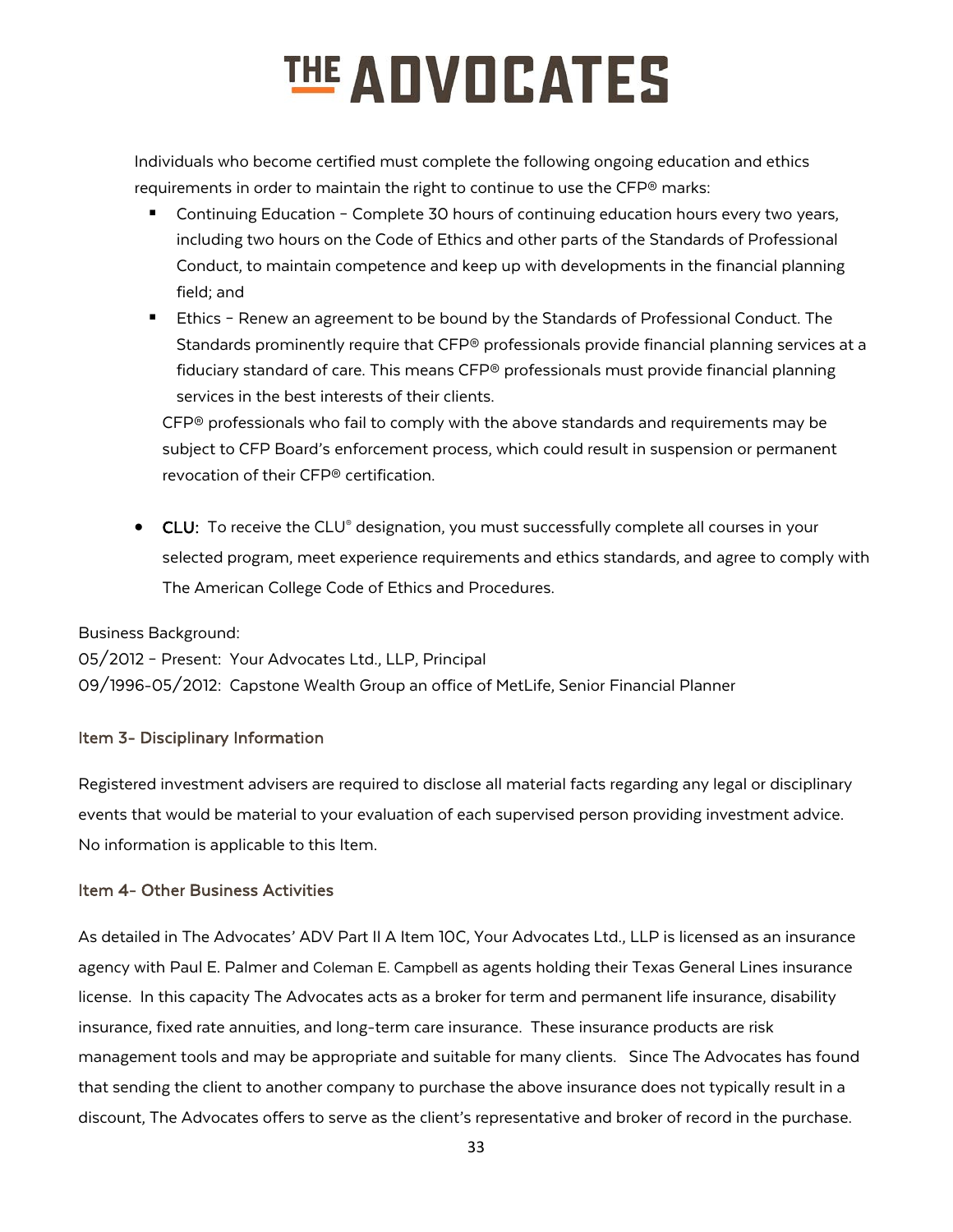The commissions are always fully disclosed to the client and it is only at the request of our clients that we represent them as an insurance broker in the insurance marketplace. Additionally, the client is informed that they can always use an outside broker for their insurance purchases. The insurance activities comprise less than 5% of our business activities. As such, associated persons of The Advocates are licensed insurance brokers and sell insurance products (i.e. term life, disability, and long-term care) to the clients of The Advocates.

#### Item 5- Additional Compensation

Mr. Campbell does not receive any economic benefits, sales awards, or other compensation in connection with providing advisory services to clients.

#### Item 6 - Supervision

Coleman Campbell serves in multiple capacities for The Advocates including:

- Principal and Limited Partner
- Business development
- Client financial plan preparation
- Client insurance analysis
- Client estate planning

We recognize that the lack of segregation of duties may potentially create conflicts of interest, however, our policies and procedures ensure timely and accurate recordkeeping and supervision, and all client financial plans and major portfolio shifts (i.e. not portfolio rebalancing) are jointly reviewed with all business partners prior to implementation. Paul Palmer, Jr., Kurt Box and Cole Campbell are the only partners at Your Advocates Ltd., LLP and as such, are responsible for supervision of all business and advisory activities.

#### Item 7- Requirements for State-Registered Advisers

State registered investment adviser representatives are required to disclose all material facts regarding certain legal, disciplinary or financial events that would be material to the evaluation of the representative. Coleman Campbell is currently not subject to, nor has ever been subject to, any legal, disciplinary or financial events of this nature.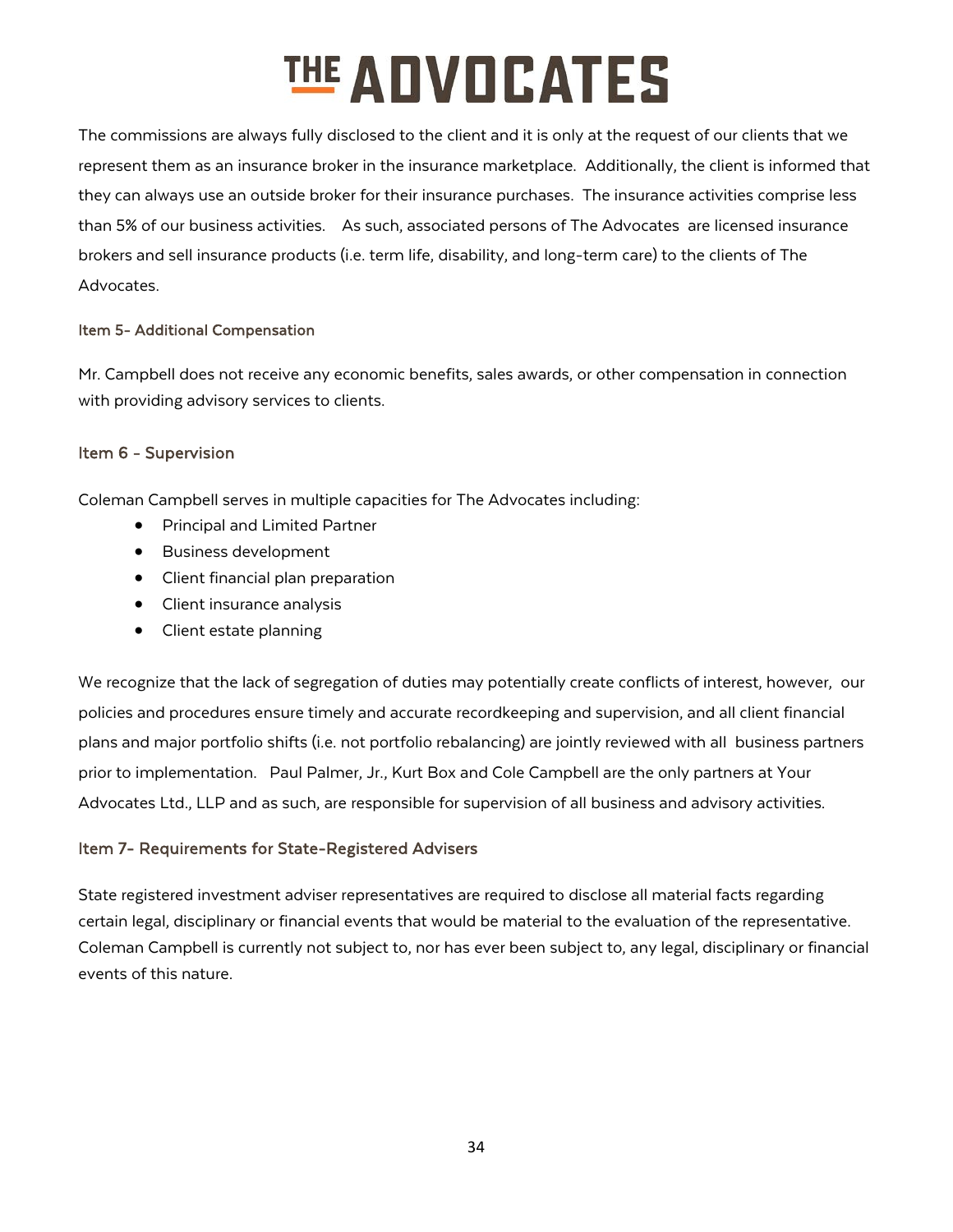Item 1- Cover Page

### Form ADV Part 2B – Individual Disclosure Brochure

for

### Adam Glenn Frinsco

Your Advocates Ltd., LLP

DBA "The Advocates"

920 Memorial City Way Ste. 250, Houston, TX 77024

Phone: 713 827-8014

Website: [www.youradvocates.com](http://www.youradvocates.com/)

Email: [adam@youradvocates.com](mailto:adam@cypressadvisory.com)

March 24, 2022

This Brochure Supplement provides information about Adam Frinsco that supplements the Your Advocates Ltd., LLP Brochure. You should have received a copy of that Brochure. Please contact Anna Banks if you did not receive The Advocates' Brochure or if you have any questions about the contents of this supplement.

Additional information about Adam Frinsco is available on the SEC's website at [www.adviserinfo.sec.gov.](http://www.adviserinfo.sec.gov/)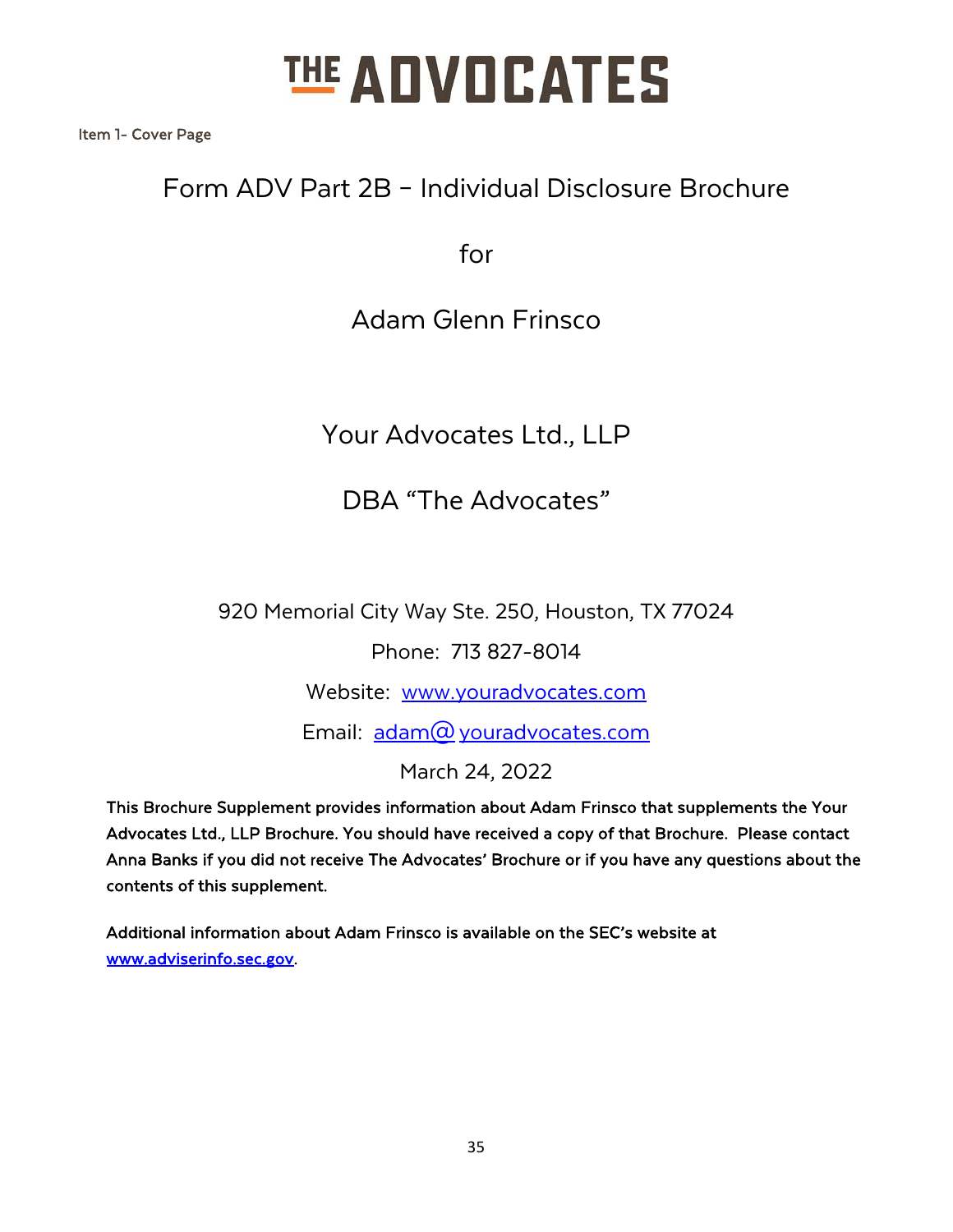#### Item 2- Educational Background and Business Experience

Adam Glenn Frinsco - Born 1984

#### Education Background:

Graduated with a Bachelor of Arts (BA) degree in Communication Studies and a minor in Psychology from Texas Tech University, and a Masters of Science (MS) in Personal Financial Planning from Texas Tech University. Mr. Frinsco also attended New York University's branch campus in Prague, CZ to study International Accounting abroad. Mr. Frinsco has earned his Certified Financial Planner (CFP®) designation and is a Chartered Market Technician (CMT®).

#### Additional Information on Professional Designations:

• CFP: The CERTIFIED FINANCIAL PLANNER™, CFP® and federally registered CFP (with flame design) marks (collectively, the "CFP® marks") are professional certification marks granted in the United States by Certified Financial Planner Board of Standards, Inc. ("CFP Board").

The CFP® certification is a voluntary certification; no federal or state law or regulation requires financial planners to hold CFP® certification. It is recognized in the United States and a number of other countries for its (1) high standard of professional education; (2) stringent code of conduct and standards of practice; and (3) ethical requirements that govern professional engagements with clients. Currently, more than 62,000 individuals have obtained CFP® certification in the United States.

To attain the right to use the CFP® marks, an individual must satisfactorily fulfill the following requirements:

- **E** Education Complete an advanced college-level course of study addressing the financial planning subject areas that CFP Board's studies have determined as necessary for the competent and professional delivery of financial planning services, and attain a Bachelor's Degree from a regionally accredited United States college or university (or its equivalent from a foreign university). CFP Board's financial planning subject areas include insurance planning and risk management, employee benefits planning, investment planning, income tax planning, retirement planning, and estate planning;
- Examination Pass the comprehensive CFP® Certification Examination. The examination, administered in 10 hours over a two-day period, includes case studies and client scenarios designed to test one's ability to correctly diagnose financial planning issues and apply one's knowledge of financial planning to real world circumstances;
- Experience Complete at least three years of full-time financial planning-related experience (or the equivalent, measured as 2,000 hours per year); and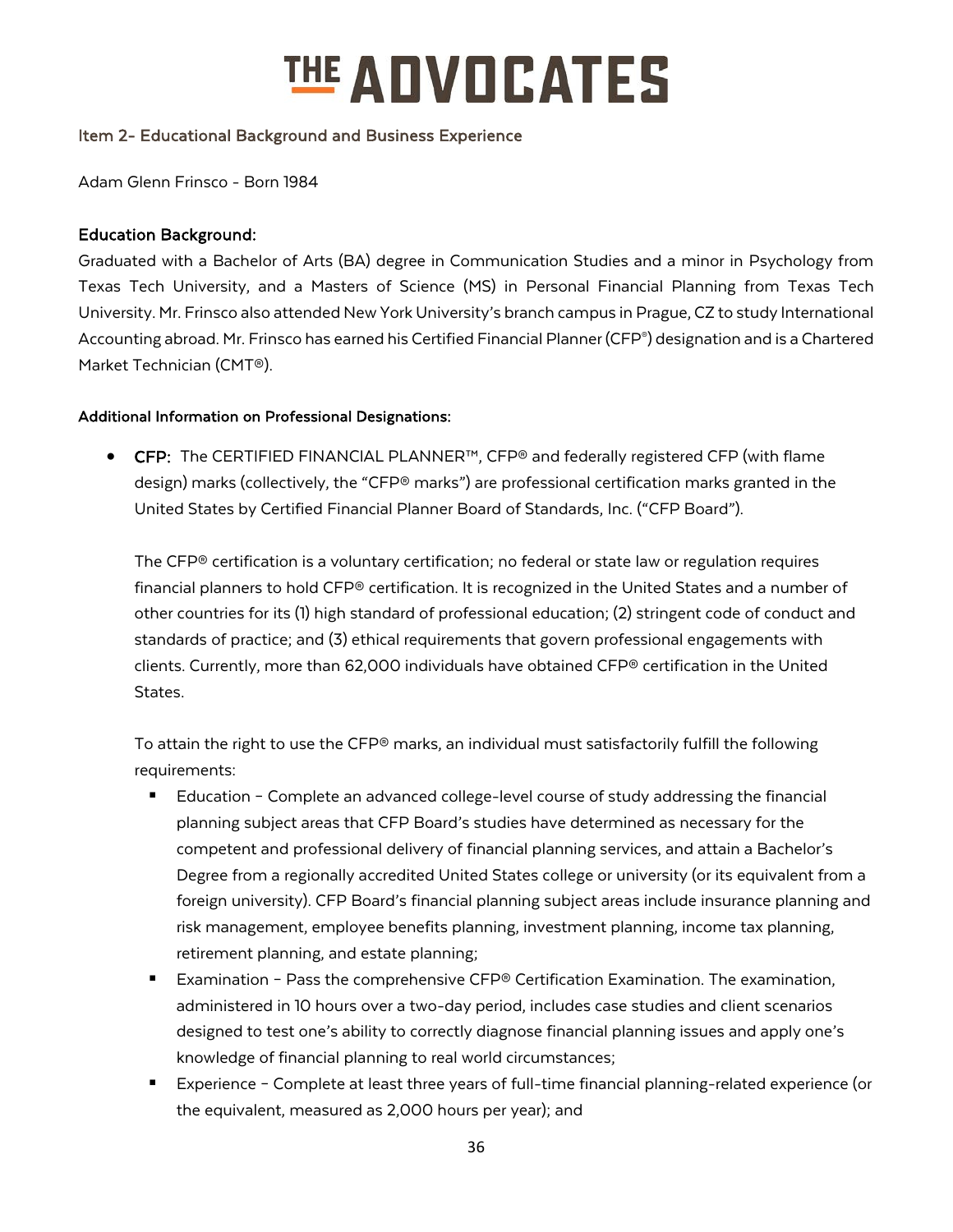- $\blacksquare$
- **Ethics Agree to be bound by CFP Board's Standards of Professional Conduct, a set of** documents outlining the ethical and practice standards for CFP® professionals.

Individuals who become certified must complete the following ongoing education and ethics requirements in order to maintain the right to continue to use the CFP® marks:

- Continuing Education Complete 30 hours of continuing education hours every two years, including two hours on the Code of Ethics and other parts of the Standards of Professional Conduct, to maintain competence and keep up with developments in the financial planning field; and
- Ethics Renew an agreement to be bound by the Standards of Professional Conduct. The Standards prominently require that CFP® professionals provide financial planning services at a fiduciary standard of care. This means CFP® professionals must provide financial planning services in the best interests of their clients.

CFP® professionals who fail to comply with the above standards and requirements may be subject to CFP Board's enforcement process, which could result in suspension or permanent revocation of their CFP® certification.

### Business Background:

10/2013 – Present - Your Advocates Ltd., LLP, Financial Planner 01/2010 - 10/2013 – Sequent Asset Management, Financial Advisor 05/2008 – 08/2008 – Kanaly Trust Co., Financial Planning Intern

### Item 3- Disciplinary Information

Registered investment advisers are required to disclose all material facts regarding any legal or disciplinary events that would be material to your evaluation of each supervised person providing investment advice. No information is applicable to this Item.

### Item 4- Other Business Activities

Adam Frinsco has no other business activities to disclose at this time.

### Item 5- Additional Compensation

Adam Frinsco does not receive any economic benefits, sales awards, or other compensation in connection with providing advisory services to clients.

### Item 6 - Supervision